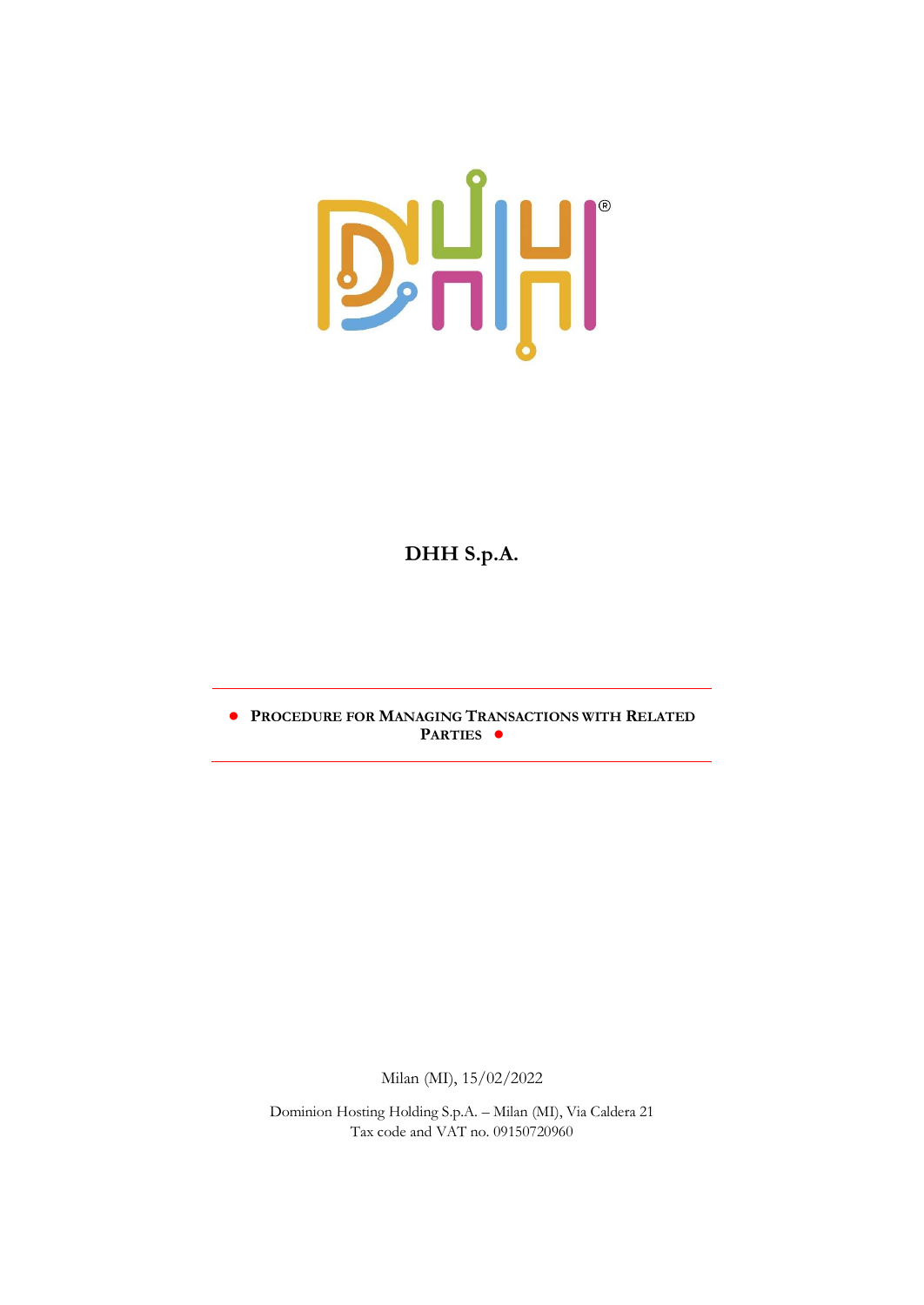# TABLE OF CONTENTS

| $\mathbf{1}$ . |                                                                        |  |
|----------------|------------------------------------------------------------------------|--|
| 2.             |                                                                        |  |
| 3.             |                                                                        |  |
| 4.             |                                                                        |  |
| 5.             |                                                                        |  |
| 6.             |                                                                        |  |
| 7.             |                                                                        |  |
| 8.             |                                                                        |  |
| 9.             |                                                                        |  |
| 10.            |                                                                        |  |
| 11.            |                                                                        |  |
| 12.            | SUBSIDIARIES AND ASSOCIATED COMPANIES, MANAGEMENT AND COORDINATION  10 |  |
| 13.            |                                                                        |  |
| 14.            |                                                                        |  |
| 15.            |                                                                        |  |
| 16.            |                                                                        |  |
| 17.            |                                                                        |  |
| 18.            |                                                                        |  |
| 19.            |                                                                        |  |
| 20.            |                                                                        |  |
| <b>ANNEX A</b> |                                                                        |  |
| <b>ANNEX B</b> |                                                                        |  |
| <b>ANNEX C</b> |                                                                        |  |

**ANNEX D**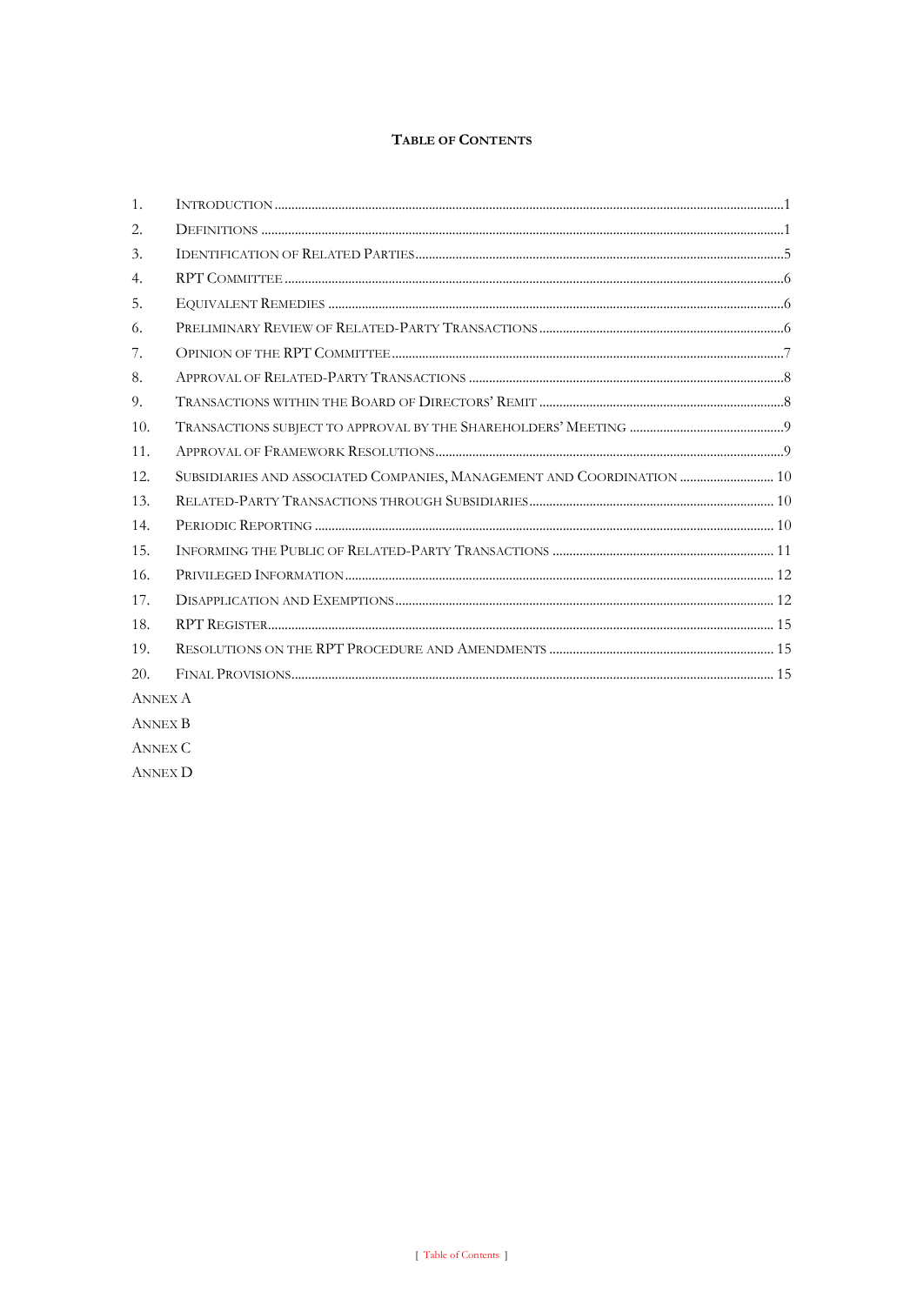# 1. **INTRODUCTION**

- 1.1 This related-parties transactions procedure ("**RPT Procedure**") governs the procedure for managing transactions with related parties carried out by Dominion Hosting Holding S.p.A. ("**DHH**", "**Company**" or "**Issuer**") – whose financial instruments are listed on Euronext Growth Milan, a multilateral trading facility organised and managed by Borsa Italiana S.p.A. (respectively, "**EGM**" and "**Borsa Italiana**") – and its subsidiaries, in order to ensure that such transactions are transparent and accurate from a substantive and procedural point of view.
- 1.2 In accordance with Article 13 of the EGM Issuers' Regulation ("**EGM Issuers' Regulation**"), this Procedure has been drafted in accordance with Article 10 of the regulation concerning transactions with related parties, adopted through CONSOB Resolution No. 17221 of 12 March 2010, as subsequently amended and supplemented by the Resolution no. 22144 of 22 December 2021 ("**CONSOB RPT Regulation**").
- 1.3 The RPT Procedure sets out the rules that apply to two (2) types of transactions with related parties: **(i)** Transactions of Greater Importance with Related Parties (as defined below); and **(ii)** Transactions of Lesser Importance with Related Parties (as also defined below), envisaging specific provisions governing the preliminary review and approval of such transactions. The Company has decided to comply, immediately and voluntarily, with the amendments made to Resolution no. 21624, which will come into force as of July 1st, 2022, as per Borsa Italiana notice no. 22008 of June 25th, 2021; therefore, it should be noted that any reference to the CONSOB RPT Regulation is to be understood as referring to the version referred to in the aforementioned resolution that will come into force as of the aforementioned date (i.e. July 1, 2022).
- 1.4 The Procedure does not apply to certain types of related-party transactions, including Transactions for Smaller Amounts (as defined below) and when one or more of the cases of exemption referred to in Article 17 below is applicable.
- 1.5 This Procedure was approved by the Board of Directors of DHH on 15 February 2022.
- 1.6 Reference should be made to the CONSOB RPT Regulation (as applicable to the Company in accordance with the EGM Issuers' Regulation) concerning any matters not explicitly governed by this Procedure.
- 1.7 Any amendments to the CONSOB RPT Regulation (as applicable to the Company in accordance with the EGM Issuers' Regulation) – in particular concerning "Transactions with Related Parties" provisions, "Transactions of Greater Importance with Related Parties" and "Related Parties" – are considered as being automatically incorporated into this Procedure and the related provisions are consequently considered as being amended.
- 1.8 Without prejudice to the following section of this Procedure, the Board of Directors is primarily responsible for duly and consistently applying the RPT Procedure.
- 1.9 It is understood that, in accordance with Article 4, paragraph 6 of the CONSOB RPT Regulation, the Board of Statutory Auditors must ensure that this Procedure is in line with the CONSOB RPT Regulation and that the Procedure is complied with, and must report on these matters to the Shareholders' Meeting as per the second paragraph of Article 2429 of the Italian Civil Code.

# 2. **DEFINITIONS**

2.1 In addition to the terms defined in other sections of this Procedure, the terms below have the following meanings, it being understood that singular terms are construed to mean the plural where necessary, and plural terms the singular.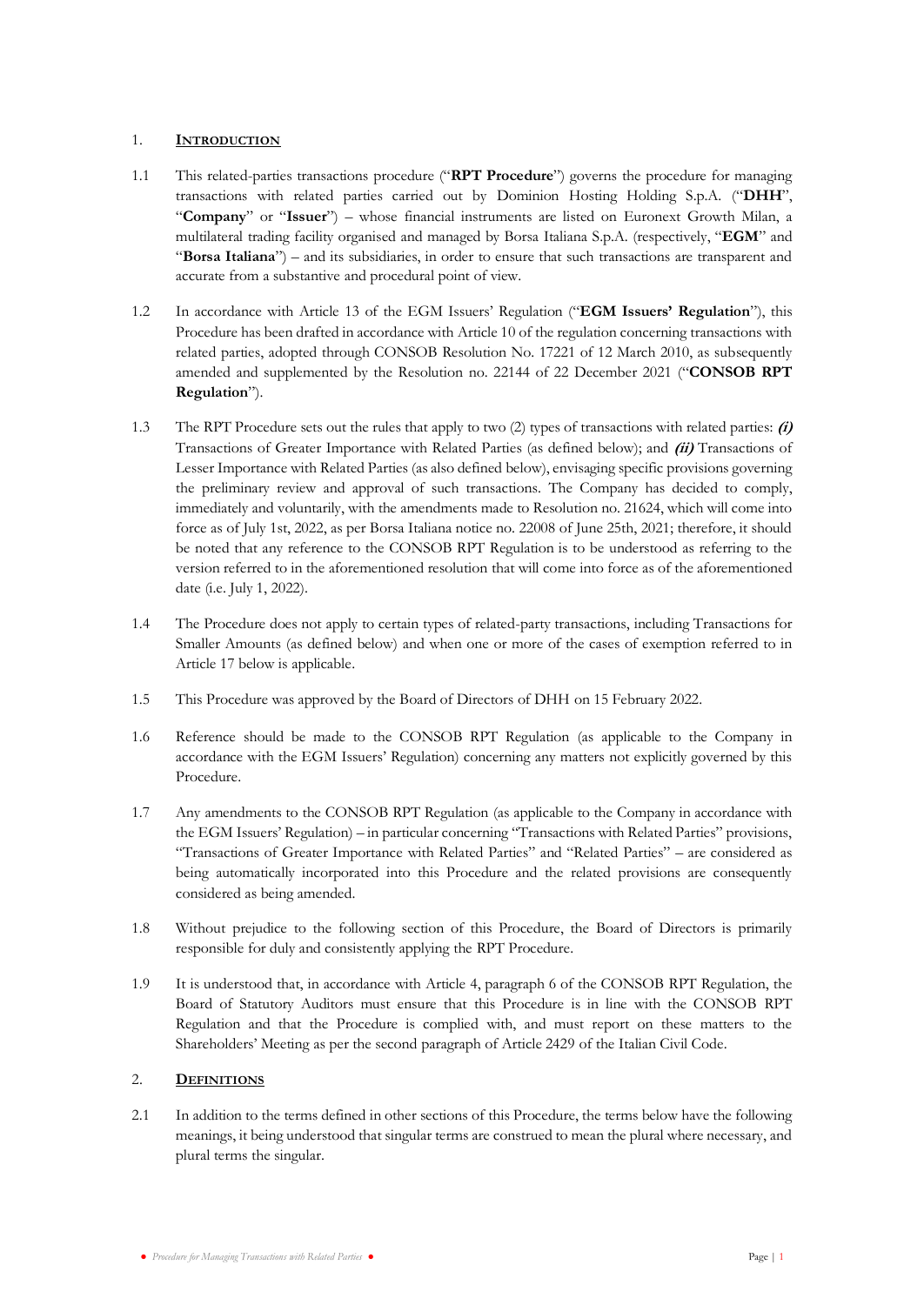**Appointed Officers**: members of DHH's Board of Directors with management powers.

**CLF**: Legislative Decree No. 58 of 24 February 1998 (Consolidated Law on Finance), as amended and supplemented.

**Competent Function**: refers to the function responsible for each Transaction with Related Parties as per the internal rules of the Company, or the body or appointed party if no internal structures are involved. With reference to Transactions carried out through subsidiaries, the Competent Function is the corporate function responsible for reviewing or the advance approval of each Transaction that the subsidiary intends to carry out.

**Directors involved in the transaction** and **Managing directors involved in the transaction**: directors, management or supervisory directors who have an interest in the transaction, be it their own or that of third parties, in conflict with that of the Company.

**EGM Related Parties Provisions**: Euronext Growth Milan provisions on Related Party Transactions.

**Equivalent Remedies**: the provisions under Article 5 of this Procedure below, to be adopted in protection of the substantive correctness of the Transaction where, in relation to a particular Transaction, the Committee cannot be constituted as required.

**Executives with Strategic Responsibilities of the Company:** means those individuals who have the power and responsibility, directly or indirectly, for planning, directing and controlling the activities of the Company, including the directors (whether executive or otherwise) of the Company**.**

**Independent Directors**: directors who meet independence requirements laid out in Article 148, paragraph 3 of the Consolidated Law on Finance and Article 3 of the Borsa Italiana Corporate Governance Code.

**Issuer Regulations**: Regulation adopted by Consob Resolution No. 11971 of 14 May 1999 as subsequently amended and supplemented.

**MAR**: Regulation 2014/596/EU on market abuse (Market Abuse Regulation) and related implementing regulations.

**Market or Standard Equivalent Terms**: terms similar to those usually applied to parties not considered to be Related Parties in Transactions of an equivalent nature, extent and risk. This category includes conditions based on regulated tariffs or prices set or practiced with parties with whom the Company is obliged to contract at a fixed price.

**Ordinary Transactions**: all Transactions carried out in the ordinary course of the Company's business or that of its subsidiaries or within the framework of the related financial activities and that are entered into at market conditions or equivalent terms.

**RPT Register:** a register, which can also be in electronic form, set up and updated by the Appointed Officers in which all Related-Party Transactions are recorded as well as the Related Party, scope, date and value in euro of each Transaction.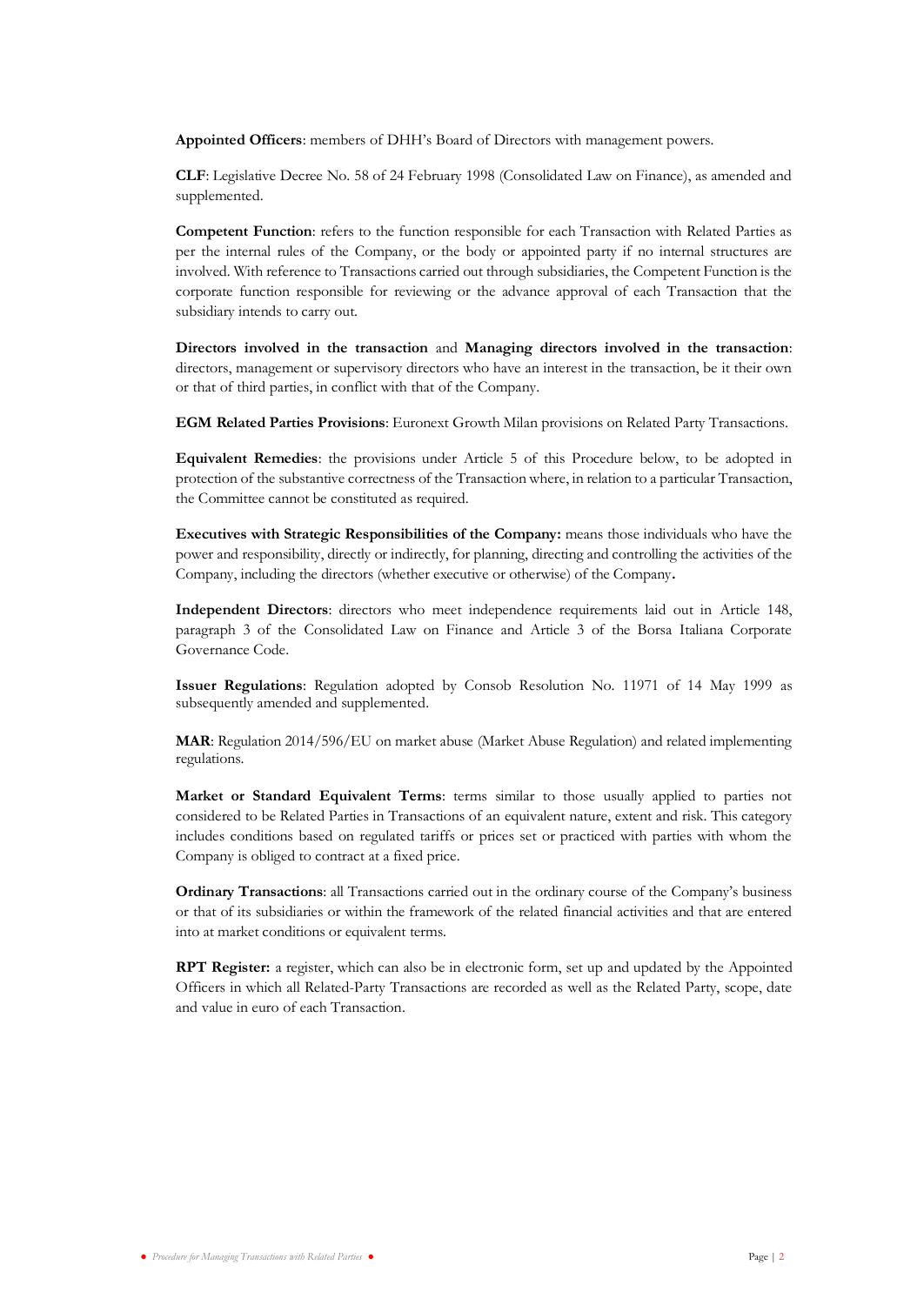**Related Parties**: for the purposes of this Procedure, a party is considered a "Related Party", as defined by the international accounting standards adopted in accordance with the procedure laid down in Article 6 of Regulation (EC) No 1606/2002 1 , a person or entity that is related to the entity that is preparing its financial statements ("Reporting Entity").

(a) A person or close<sup>2</sup> member of that person's family is related to a Reporting Entity if that person:

(i) has control or joint control over the Reporting Entity;<sup>3</sup>

(ii) has significant influence over the Reporting Entity;

(iii) is a member of the key management personnel of the Reporting Entity or of a parent of the Reporting Entity.

(b) An entity is related to a Reporting Entity if any of the following conditions applies:

(i) the entity and the Reporting Entity are members of the same group (which means that each parent, subsidiary and fellow subsidiary is related to the others),

(ii) one entity is an associate or joint venture of the other entity (or an associate or joint venture of a member of a group of which the other entity is a member),

(iii) both entities are joint venture of the same third party,

(iv) one entity is a joint venture of a third entity and the other entity is an associate of the third entity,

(v) the entity is a post-employment defined benefit plan for the benefit of employees of either the reporting entity or an entity related to the Reporting Entity,

(vi) the entity is controlled or jointly controlled by a person identified in (a),

(vii) a person identified in (a)(i) has significant influence over the entity or is a member of the key management personnel<sup>4</sup> of the entity (or of a parent of the entity),

(viii) the entity, or any member of a group of which it is a part, provides key management personnel services to the reporting entity or to the parent of the Reporting entity [IAS 24, paragraph 9].

In the definition of related party, an associate includes the subsidiaries of the associate and a joint venture includes the subsidiaries of the joint venture. Therefore, for example, a subsidiary of an associate and the investor that has significant influence over the associate are related to each other [IAS 24, paragraph 12].

<sup>1</sup> Under Appendix par.3 to the Consob RPT Regulation the following principles of interpretation of the definitions apply:

<sup>&</sup>quot;*3.1 In considering each possible related party relationship, attention is directed to the substance of the relationship and not merely its legal form [IAS 24, paragraph 10]. 3.2 The interpretation of the definitions above is accomplished by referring to the set of international accounting standards adopted by the procedure laid down in Article 6 of Regulation (EC) No. 1606/2002*".

<sup>2</sup> Under Appendix par.2 to the Consob RPT Regulation the "*Close relatives of an individual are those family members who may be expected to influence or be influenced by, that individual in their dealings with the company, and include:*

*<sup>(</sup>a) the individual's children and spouse or domestic partner;*

*<sup>(</sup>b) children of the individual's spouse or domestic partner;*

*<sup>(</sup>c) dependants of the individual or the individual's domestic partner [IAS 24, paragraph 9]*".

<sup>3</sup> Under Appendix par.2 to the Consob RPT Regulation *"the notions of "control", "joint control", "significant influence", are defined in IFRS 10, IFRS 11*  (Joint arrangements) and in LAS 28 (Investments in associates and joint ventures) and are used with the meanings specified in those IFRS [LAS 24, paragraph 9]<sup>11</sup> <sup>4</sup> Under Appendix par.2 to the Consob RPT Regulation "*Key management personnel are those persons who have the power and responsibility, directly or indirectly, for planning, directing and controlling activities of the company, including directors (whether executive or otherwise) of the company [IAS 24, paragraph]*".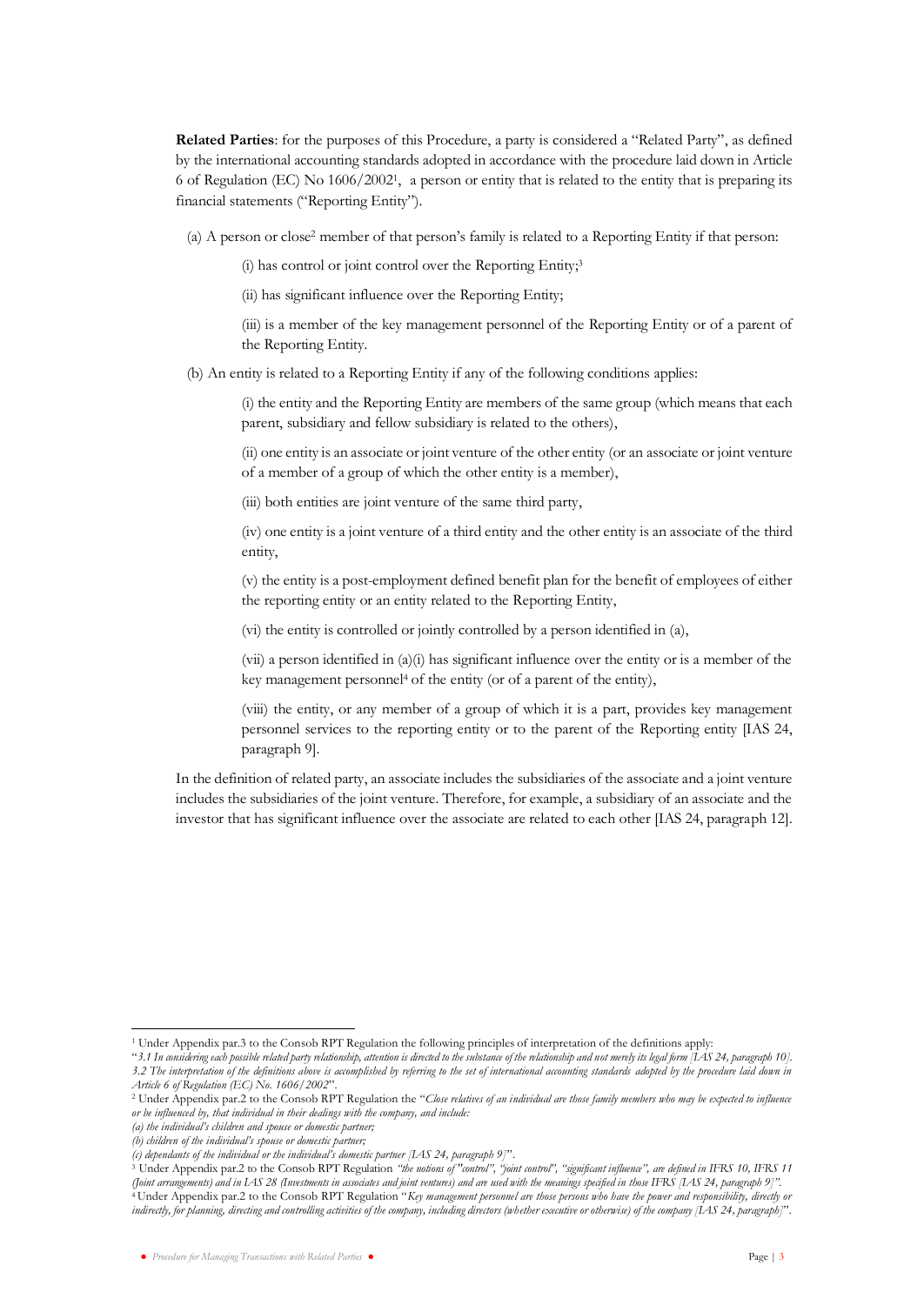**Related-Party Transactions** or **Transaction**: A transfer of resources, services or obligations between related parties, regardless of whether a price is charged [*IAS 24, paragraph 9*], including:

- mergers, demergers by incorporation or non-proportional demergers in the strictest sense, if carried out with Related Parties;

- decisions regarding the assignment of remunerations and financial benefits, in any form whatsoever, to the members of management and control bodies and of key management personnel.

**Related-Party Transactions Undertaken Through Subsidiaries**: Related-Party Transactions that are carried out by subsidiaries with Related Parties to the Company and subject to its prior review or approval, by virtue of the provisions issued by the Company in the course of its management and coordination activity, internal decision-making processes, or powers delegated to the Company's officers.

**RPT Committee** or **Committee**: the committee comprising all Independent Directors in office at the time, it being understood that, where the Board of Directors includes a single Independent Director, the Committee will be deemed to be validly constituted only if the Independent Director is attending and with the application of one of the Equivalent Remedies under Article 5 of this RPT Procedure.

**Significant Interests**: for the purposes of this RPT Procedure, the significance of a Related Party's interest in a Transaction is assessed based on the nature and value of the Transaction and any other considerations deemed useful for the assessment. This assessment is carried out by the Appointed Officers, who can request the opinion of the Committee or, where necessary, of appointed independent experts. Interests will not be considered as significant interests if deriving from the mere sharing of one or more directors or other managers holding strategic responsibilities between the Company and its subsidiaries or associated companies. Significant interests can exist when, in addition to the mere sharing of one or more directors or other senior directors, these individuals also benefit from incentive plans based on financial instruments that significantly depend on results achieved by the subsidiary or associated companies with which the Transaction is carried out. The significance assessment must be carried out in consideration of the weight of the remuneration that directly depends on the subsidiary or associated company's performance (including any incentive plans) with respect to the overall remuneration of the director or senior executive with strategic responsibilities.

**Subsidiaries:** as defined pursuant to art. 93 of the CLF or otherwise subject to management and coordination activities of the Company.

**Transactions of Greater Importance:** as defined on the basis of the criteria set out in Annex 2 to the EGM Related Parties Provisions those that exceed the thresholds in Annex 2 (the content of which is contained in Annex A to this Procedure) in respect of which the board of directors retains the power to take decisions.

**Transactions of Lesser Importance**: all Related-Party Transactions other than Transactions of Greater Importance and Transactions for Smaller Amounts pursuant to Article 4, paragraph 1, letter a) CONSOB RPT Regulation.

**Transactions for Smaller Amounts: (i)** Transactions the annual value of which (net of taxes, duties or charges) is less than Euro 200,000.00 (two hundred thousand euros and zero cents) per Transaction. (if the counterparty is a legal entity) or Euro 100,000.00 (one hundred thousand euros and zero cents) (if the counterparty is a person, including professional associations of which the Related Party is a member or companies referable to the same) or (ii) several homogeneous Transactions or Transactions carried out in execution of a unitary plan which, considered cumulatively, do not exceed during a single financial year the amount of Euro 200,000.00 (two hundred thousand euros and zero cents) if the counterparty is a legal person or Euro 100,000.00 (one hundred thousand euros and zero cents) if the counterparty is a natural person (including professional associations of which the Related Party is a member or companies referable to the same).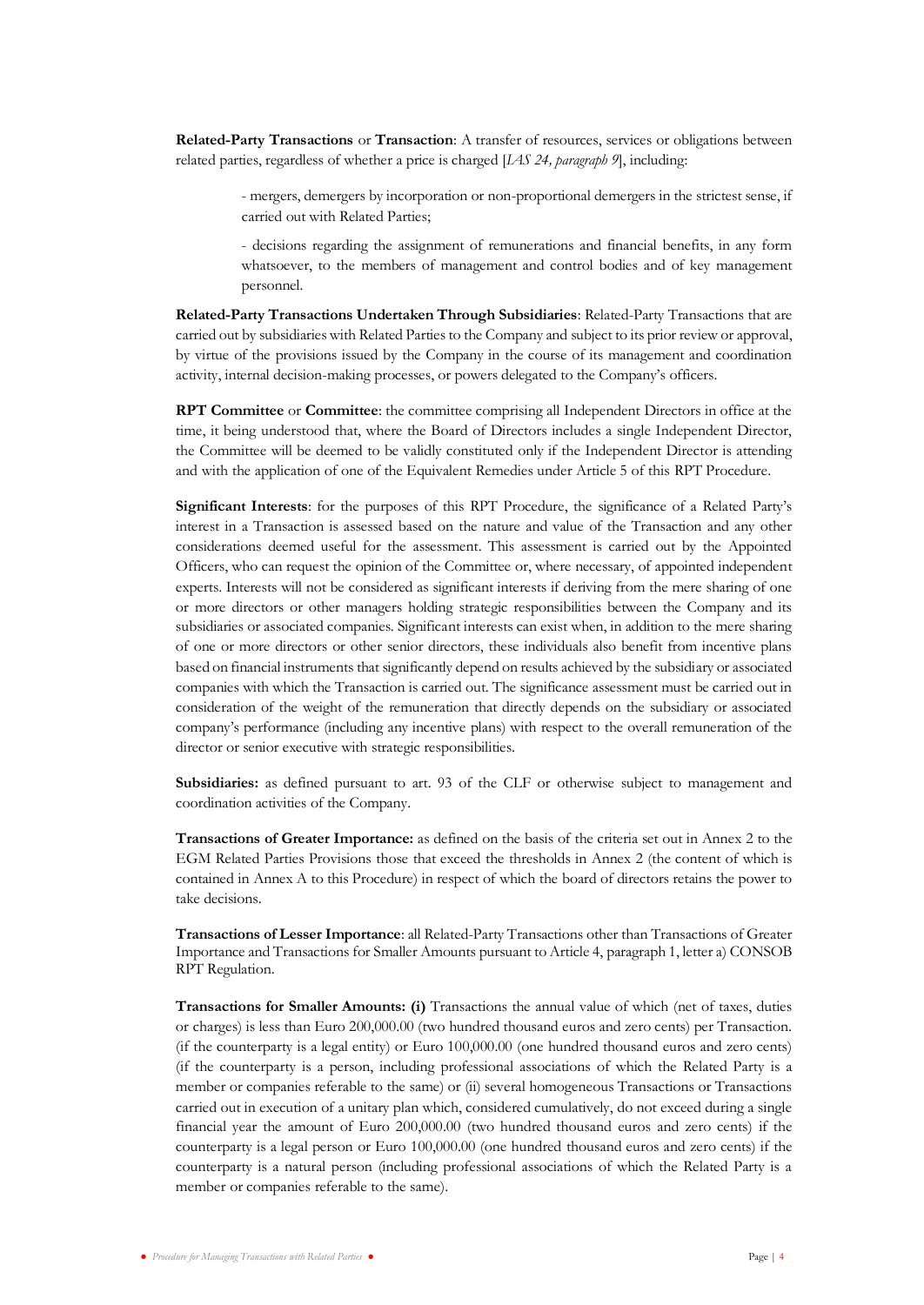**Unrelated Directors:** directors other than the counterparty of a particular transaction and the Related Parties of the counterparty**.**

**Unrelated Shareholders**: shareholders – other than the counterparty in a particular Transaction and other than the parties related to the counterparty in a particular Transaction or to the Company – with the right to vote.

2.2 All terms in capital letters and not specifically defined in this RPT Procedure will have the meaning assigned to them in the CONSOB RPT Regulation.

### <span id="page-6-0"></span>3. **IDENTIFICATION OF RELATED PARTIES**

- 3.1 For the purposes of identifying Related Parties, the definition of the term given in the article above is applied in view of the specific circumstances of each case and in reference to the entire corpus of international accounting standards, the interpretations adopted by the competent authorities, to the extent applicable, and accounting standard IAS 24 – Related Party Disclosures.
- 3.2 The Appointed Officers must keep directly and through a specific company function a constantlyupdated RPT Register and inform the Board of Statutory Auditors regarding potential Related Parties in the event of doubts and/or disputes. For the purpose of verifying whether a party is a Related Party, the above RPT Register is available to the Appointed Officers and any competent company functions at the Subsidiaries.
- 3.3 To facilitate the Company's monitoring and control processes, the persons who, on behalf of the Company or its Subsidiaries, are competent in relation to the approval and/or execution of a given transaction, before starting negotiations, shall verify whether or not the counterparty of the transaction is to be considered a Related Party, making reference, among other things, to the RPT Register and availing themselves of the support of the Competent Function of the Company.
- 3.4 For the purpose of updating the RPT Register, the Appointed Officers send the questionnaire shown in "Annex B" every six months to the Executives with Strategic Responsibilities of the Company, the parent company and the Subsidiaries. The latter fill in, sign and return the questionnaire to the function responsible and promptly inform the latter, by sending an updated version of the said questionnaire, of any change that occurred during the year with regard to the information contained therein.
- 3.5 Each Related Party referred to in art. 1 (a) (i) and (a) (iii) must notify the Appointed Officers in advance where it or any Related Party attributable to it intends to directly or indirectly carry out, Related Party Transaction other than Transactions for Smaller Amounts of any kind with the Company or its Subsidiaries.

The communication must contain at least the following information:

- identification data of the counterparty and nature of the correlation;
- type and object of the transaction;
- economic conditions of the operation;
- expected timing;

- the reasons for the transaction, critical elements and any risks that could arise from its implementation, also in view of the possible management and coordination activities on the counterparty by the Company;

- any other transaction concluded with the same related party or with parties related to it.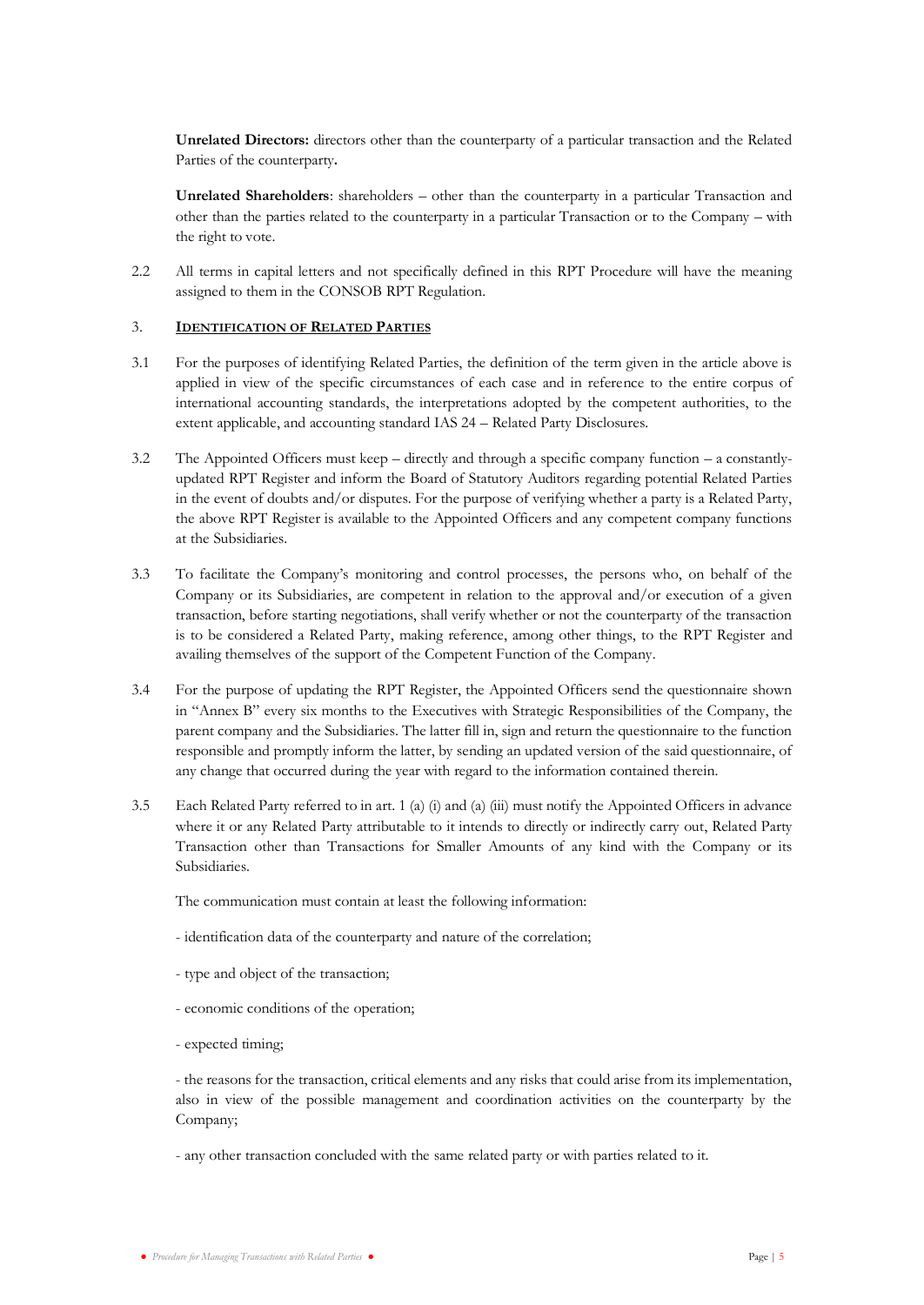If the conditions of the transaction are defined as equivalent to Market or standard conditions, the documentation prepared contains objective elements of confirmation.

3.6 Appointed Officers can avail themselves of a specific company function in applying the provisions of this RPT Procedure.

# <span id="page-7-0"></span>4. **RPT COMMITTEE**

- 4.1 The Committee meets at the request of the chairman of the Board of Directors or the Appointed Officers in the cases envisaged under Article [6](#page-7-2) of this RPT Procedure. The request must state: **(i)** the members of the Committee, in accordance with the composition rules set out in Article 1, paragraph one, letter c) of the EGM Related Parties Provisions; **(ii)** the name of the person tasked with acting as the chairman of the Committee; and **(iii)** the deadline by which the Committee is required to issue its opinion as per Articl[e 7](#page-8-0) below.
- 4.2 Those identified as members of the Committee are required to declare, in a timely manner, the existence of related-party relationships in respect of the specific Transaction with regard to which the Committee is called to meet, in order to permit the possible application of the Equivalent Remedies as per Article 5 below.
- 4.3 The Committee can also meet via video or audioconferencing or through a written consultation procedure, provided that each member is ensured access to adequate information and can actively participate in the decision-making. Decisions must be adopted in writing by a majority of the members of the Committee in attendance. In the event of a tie, the chairman's vote must be counted twice.

# <span id="page-7-1"></span>5. **EQUIVALENT REMEDIES**

- 5.1 If the Committee cannot be constituted in a collective form, the opinion must be issued by the individual, Unrelated Independent Director, where present, who will act and decide jointly with: **(i)** the chairman of the Board of Statutory Auditors, provided that this person is not a Related Party in respect of a specific Transaction; **(ii)** the most senior Statutory Auditor, provided that this person is not a Related Party in respect of a specific Transaction; or **(iii)** an independent expert selected by the Board of Directors among individuals who are recognised as competent professionals in the matters at stake and who is assessed as being independent and having no conflicts of interest. If the Independent Director cannot perform the above activities (including due to a related-party relationship), as an alternative two (2) of the other Equivalent Remedies will (jointly) apply.
- 5.2 If one or more of the Equivalent Remedies under this Article [5](#page-7-1) are applied, the provisions cited with regard to the procedure adopted by the RPT Committee will apply insofar as applicable.

### <span id="page-7-2"></span>6. **PRELIMINARY REVIEW OF RELATED-PARTY TRANSACTIONS**

- 6.1 Before a Transaction is carried out, the Competent Function must verify whether the counterparty is a Related Party.
- 6.2 When a Transaction is found to be a Related-Party Transaction, the Competent Function must provide the Appointed Officers with the details of the Transaction so that the Appointed Officers can verify whether:
	- a) the Transaction falls under exempted cases;
	- b) the Transaction is in implementation of a Framework Resolution (as defined hereunder); and
	- c) the Transaction qualifies as a Transaction of Greater Importance or a Lesser Important Transaction.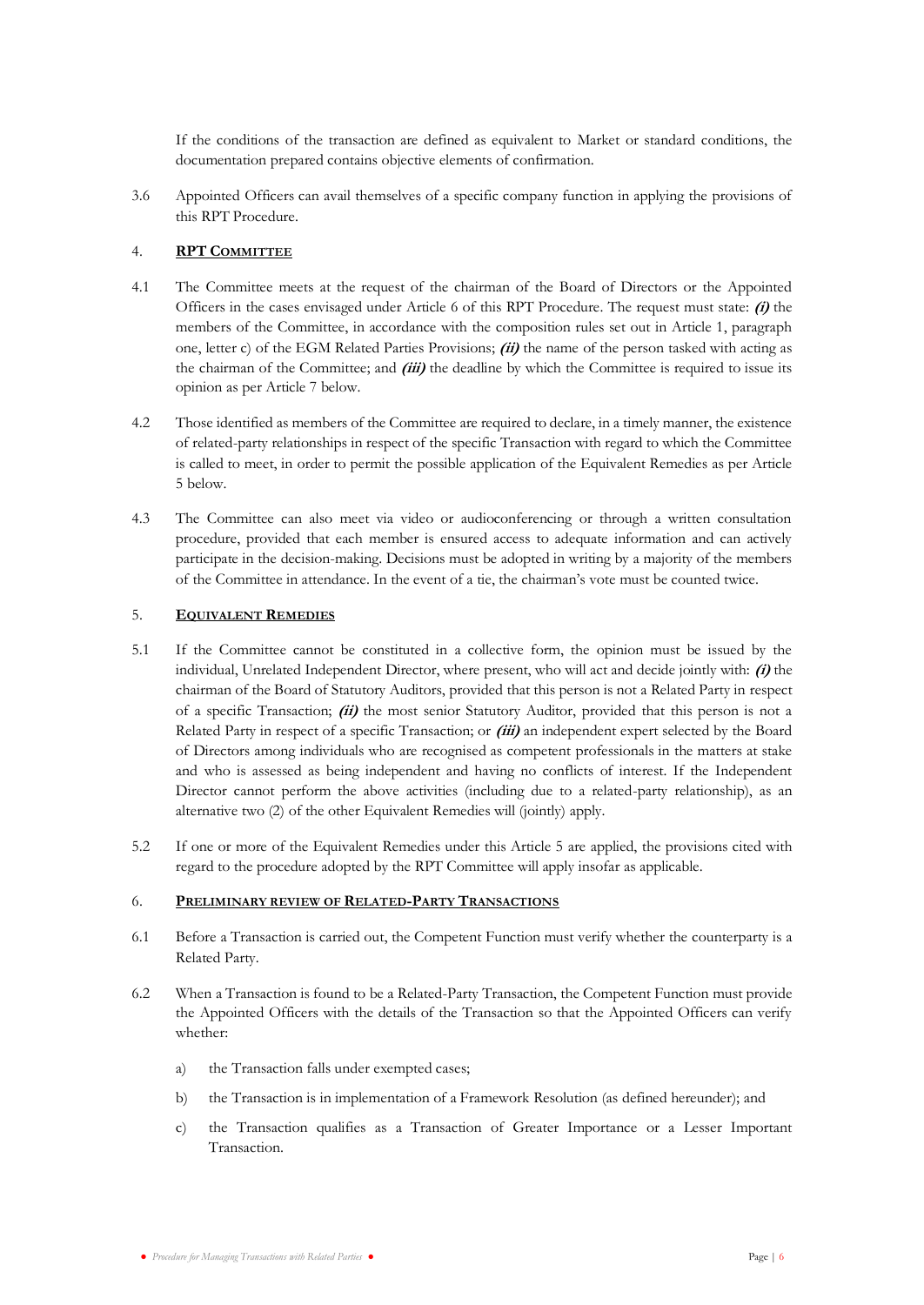- 6.3 If the Transaction falls into one of the categories under Article 6.2 (a) and (b) above, the Appointed Officers must inform the Competent Function. The Competent Function will inform the Appointed Officers that the Transaction has been carried out as soon as it is completed.
- 6.4 If the Transaction does not fall into one of the categories under Article 6.2 (a) and (b) above, the Appointed Officers must immediately submit the Transaction to the Committee's attention and provide the Committee with the information in their possession and any subsequent update, indicating, where necessary, the deadline by which the Committee must express its opinion. The Committee will then assess the Transaction as per this RPT Procedure.
- 6.5 In the event of doubt as to whether the Transaction falls within one of the categories under Article 6.2 (a) and (b) above, the Appointed Officers must request that the Committee conduct the assessment, providing it with all information in their possession.
- 6.6 So as to allow the Committee to issue a reasoned opinion: **(i)** the Appointed Officers, assisted by the Competent Function, must provide the Committee with complete and adequate information, suitably in advance, regarding the specific Related-Party Transaction. This information must include, at the very least, the Related Party, the nature of the relationship, the scope of the Transaction, the agreed consideration, and the other main terms and conditions of the Transaction, the agreed timing, the reasons underlying the Transaction, and the possible risks for the Company and its Subsidiaries; **(ii)** if the terms of the Transaction are found to reflect the Market or Standard Equivalent Terms, the Appointed Officers, assisted by the Competent Function, must provide objective supporting evidence.
- 6.7 The RPT Committee receives, on an annual basis, information on the application of the cases of exemption identified in the Article 17, exclusively with reference to the Transactions of Greater Importance, from the Competent Function by sending a report extracted from the RPT Register, without prejudice to the provisions of Article 17 below on the application of the conditions of exemption to the Transactions of Greater Importance defined as Ordinary and concluded at Market or Standard Equivalent Terms.

# <span id="page-8-0"></span>7. **OPINION OF THE RPT COMMITTEE**

- 7.1 Once the RPT Committee has received the information from the Appointed Officers, it must, in good time for the approval of the Transaction and in any event no later than the deadline indicated by the Appointed Officers as per Article 6.4 above, provide the body which is competent to decide on the approval of the Transaction with an adequate report on the preliminary review of the Transaction and issue a reasoned opinion regarding the Company's interest in carrying out the Transaction and the expedience and substantive correctness of the related terms.
- 7.2 If the RPT Committee considers it necessary and beneficial, it can avail itself at the Company's expense – of the assistance of one or more independent experts of its choice. The RPT Committee shall first verify the independence of the experts taking into account the reports mentioned in paragraph 2.4 of Annex 3 of the EGM Related Party Provisions<sup>5</sup>. The experts must be chosen from among individuals who are recognised as competent professionals in the matters at stake and who are assessed as being independent and having no conflicts of interest. In such cases, the overall cost of the independent experts' services cannot exceed 2% (two per cent) of the Transaction value.
- 7.3 The Committee's report must explicitly state the logical process underlying its position and, at the very least, the nature of the relationship, the scope, main terms and conditions, including of an economic nature, and methods of carrying out the Transaction and any risks for the Company and its subsidiaries.

<sup>5</sup> 2.4 Annex 3 EGM RPT Provisions "*the assessments conducted to select the independent experts and the verifications made regarding their independence. In particular, include any economic relations, property and financial relations between the independent experts, and (i) the related party, the companies controlled by it, (ii) the persons that control it, the companies under common control and the managers of the aforementioned companies (ii) the company, the companies controlled by it, the persons that control it, the companies under common control and the directors of the aforementioned companies taken into account for purposes of qualification as an independent expert and the reasons for which these reports were considered irrelevant to the proceedings on independence. Information about possible relationships can be provided by attaching a declaration from these independent experts."*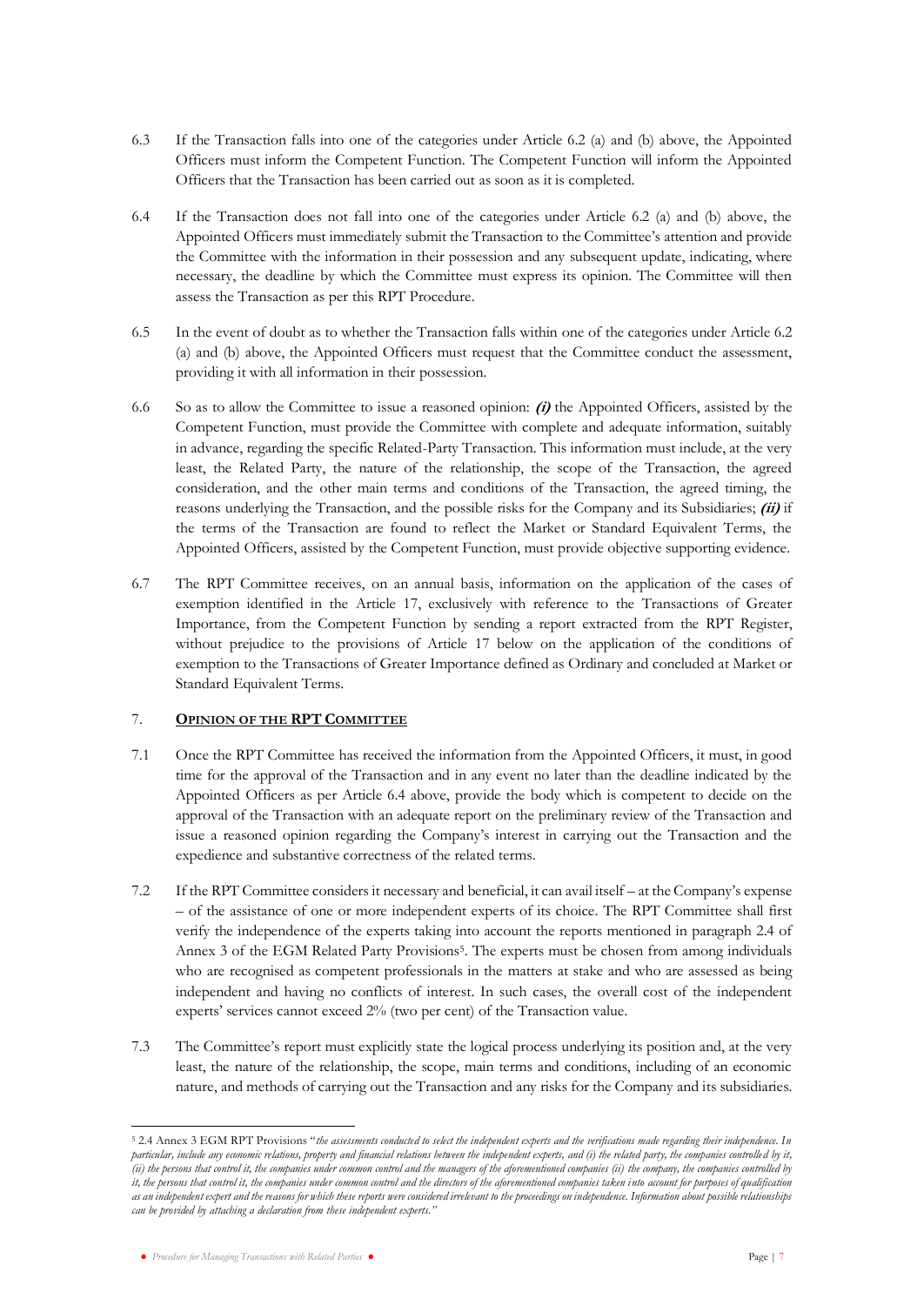The Committee must also forward, to the body that will decide on the approval of the Transaction, the full versions of any other opinions issued with regard to the Transaction, including opinions issued by independent experts.

7.4 The RPT Committee Opinion is attached to the minutes of the committee's meeting.

### <span id="page-9-0"></span>8. **APPROVAL OF RELATED-PARTY TRANSACTIONS**

- 8.1 In accordance with the provisions of Article 13 of the EGM Issuers' Regulation and Article 10 of CONSOB RPT Regulation, the Company has opted to apply, to Transactions of Greater Importance, the procedure for Transactions of Lesser Importance. Therefore, this Article [8](#page-9-0) applies to both Transactions of Greater Importance and Transactions of Lesser Importance.
- 8.2 The body that approved Related-Party Transaction must make its decision after receiving the nonbinding reasoned opinion of the Committee as per Article [7](#page-8-0) of this RPT Procedure.
- 8.3 Once it makes its decision, the competent body must inform the Appointed Officers and the Competent Function without delay.

#### <span id="page-9-1"></span>9. **TRANSACTIONS WITHIN THE BOARD OF DIRECTORS' REMIT**

- 9.1 Without prejudice to the exclusive competence of the Board of Directors in relation to the examination and approval of Transactions of Greater Importance, Related Party Transactions that do not fall within the competence of the shareholders' meeting or do not have to be authorized by it, are approved by the competent person according to the Company's governance rules, subject to the reasoned and nonbinding opinion of the RPT Committee.
- 9.2 It the Transaction falls within the Board of Directors' remit, the Competent Function must provide a thorough report on the Transaction to the Board of Directors in enough time, no later than five (5) business days before the date of the related Board of Directors' meeting, for the board to thoroughly assess the Transaction. The report must describe:
	- a) the general features of the Transaction (including the scope, rationale, consideration, timescale and nature of the relationship and Related Party);
	- b) the methods used to determine the consideration and/or the main terms and conditions that could give rise to obligations for the Company;
	- c) the interests that the members of the company bodies (on their own account or on account of third parties) have in the Transaction;
- 9.3 The minutes of the meeting of the Board of Directors approving the Related-Party Transaction must specify the rationale for the Company's interest in carrying out the Transaction as well as the expedience and substantive correctness of the related terms.
- 9.4 If the Transaction conditions are established based on market standards, the documentation must contain objective evidence of this.
- 9.5 The Board of Directors can also approve Transactions of Greater Importance Transactions within its remit regardless of an adverse opinion by the Committee, or, in any event, without taking into account the Committee's observations, provided that the Transaction is conditional upon the authorisation of an ordinary session of the Company's Shareholders' Meeting. The Shareholders' Meeting must approve the Transaction through a statutory majority, and the Transaction is blocked if the majority of the Unrelated Shareholders votes against the Transaction. The Transaction can only be blocked if the Unrelated Shareholders present at the Shareholders' Meeting represent at least 10% of the share capital with voting rights.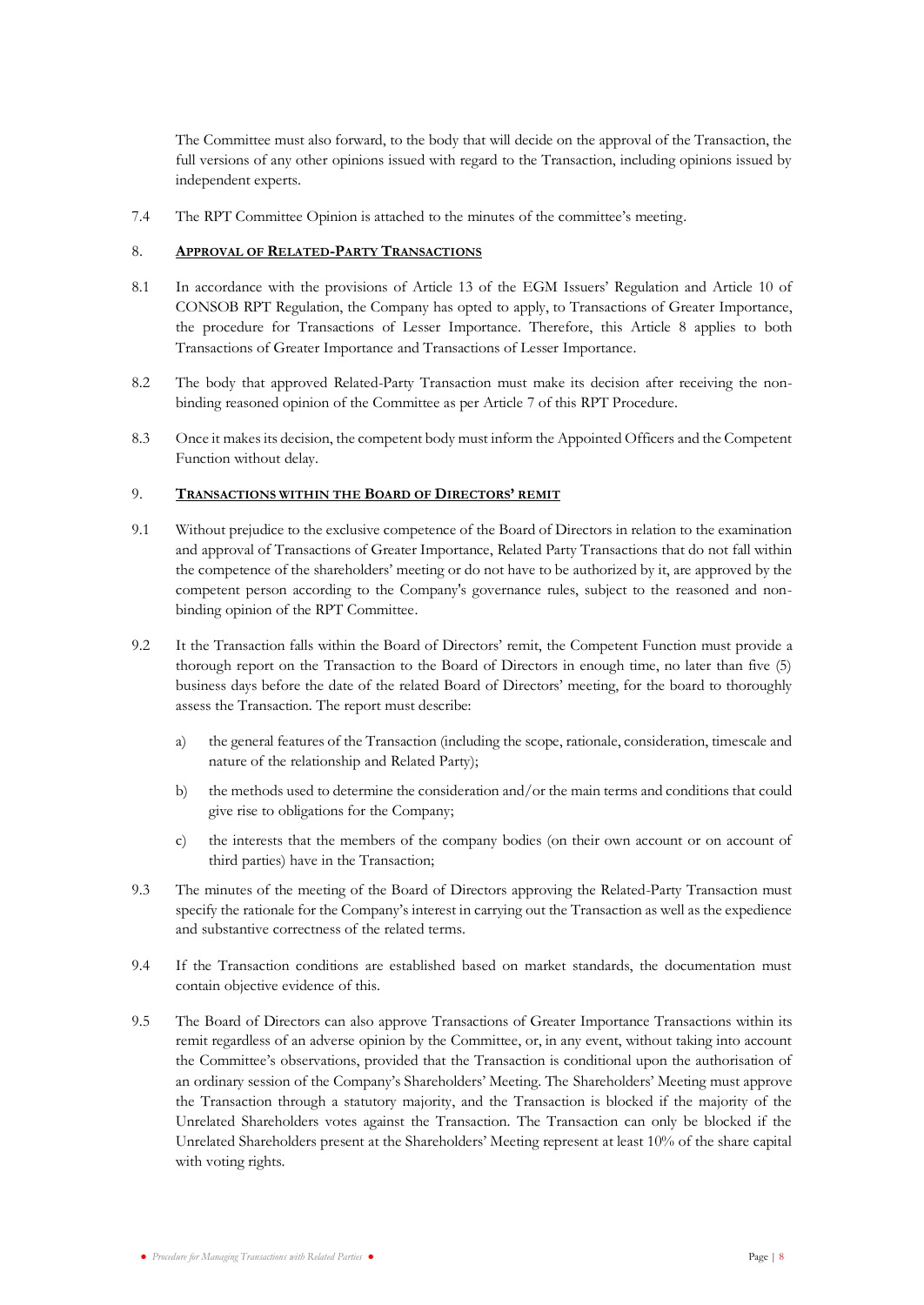- 9.6 The procedure under this Article [9](#page-9-1) also applies to the approval, by the Board of Directors, of draft resolutions approving Related-Party Transactions to be brought before the Shareholders' Meeting if the Transactions fall within the remit of or must be authorised by the Shareholders' Meeting.
- 9.7 If the Transaction falls under the competence of the Board of Directors, the Directors involved in the Transaction abstain from voting on it.
- 9.8 In any case, the Board of Directors is responsible for: (i) any resolution concerning the Transactions carried out at non-market conditions, as well as (ii) the decisions concerning the so-called "Transactions of Greater Importance" with Related Parties.

### <span id="page-10-0"></span>10. **TRANSACTIONS SUBJECT TO APPROVAL BY THE SHAREHOLDERS' MEETING**

- 10.1 If a Related-Party Transaction falls within the remit of, or must be authorised by, the Shareholders' Meeting, the provisions on the procedure for the preliminary review, assessment and approval of Related-Party Transactions set out in this RPT Procedure will apply to the negotiation phase, preliminary review phase, and approval phase of the draft resolution to be brought before the Shareholders' Meeting.
- 10.2 The minutes of the Shareholders' Meetings that approve a Related-Party Transaction must specify an adequate interest for the Company in the Transaction, as well as the expedience and substantive correctness of the related terms.
- 10.3 Significant Related-Party Transactions that fall under the remit of or must be authorised by or submitted to the Shareholders' Meeting must be approved through a statutory majority, and the Transaction is blocked if the majority of voting Unrelated Shareholders votes against the Transaction. The Transaction can only be blocked if the Unrelated Shareholders attending the Shareholders' Meeting represent at least 10% of the share capital with voting rights.

#### <span id="page-10-1"></span>11. **APPROVAL OF FRAMEWORK RESOLUTIONS**

- 11.1 The Board of Directors can adopt framework resolutions approving the Company's carrying out, directly or through its Subsidiaries, a series of similar Transactions with specific categories of Related Parties as identified on a case-by-case basis by the Board of Directors ("**Framework Resolutions**").
- 11.2 Framework Resolutions must be adopted in accordance with the procedure for the approval of individual Transactions with Related Parties based on the maximum total amount established, and must regard appropriately-defined Transactions and contain at least the following information:
	- a) the duration of the Framework Resolution, which in each case must not be more than one year;
	- b) the maximum amount in euro of the series of Transactions under the Framework Resolution;
	- c) the maximum number of Transactions to be carried out in the period and the reasoning behind the conditions established;
	- d) the commitment to provide to the Board of Directors with complete disclosure on the implementation of the Framework Resolution at least on a quarterly basis.
- 11.3 If the maximum amount of the Transactions is expected to exceed the threshold for identifying Transactions of Greater Importance, as per Annex 2 to the EGM Related Parties Provisions (see Annex  $\Delta$  to this RPT Procedure), the Company, on approval of the Framework Resolution, must publish a disclosure document in accordance with Article [15](#page-12-0) below.
- 11.4 The above provisions regarding the preliminary review, assessment and approval procedure do not apply to individual Transactions carried out under a Framework Resolution.
- 11.5 The Appointed Officers must report to the Board of Directors at least every 3 (three) months concerning Framework Resolutions that have been implemented in the related quarter.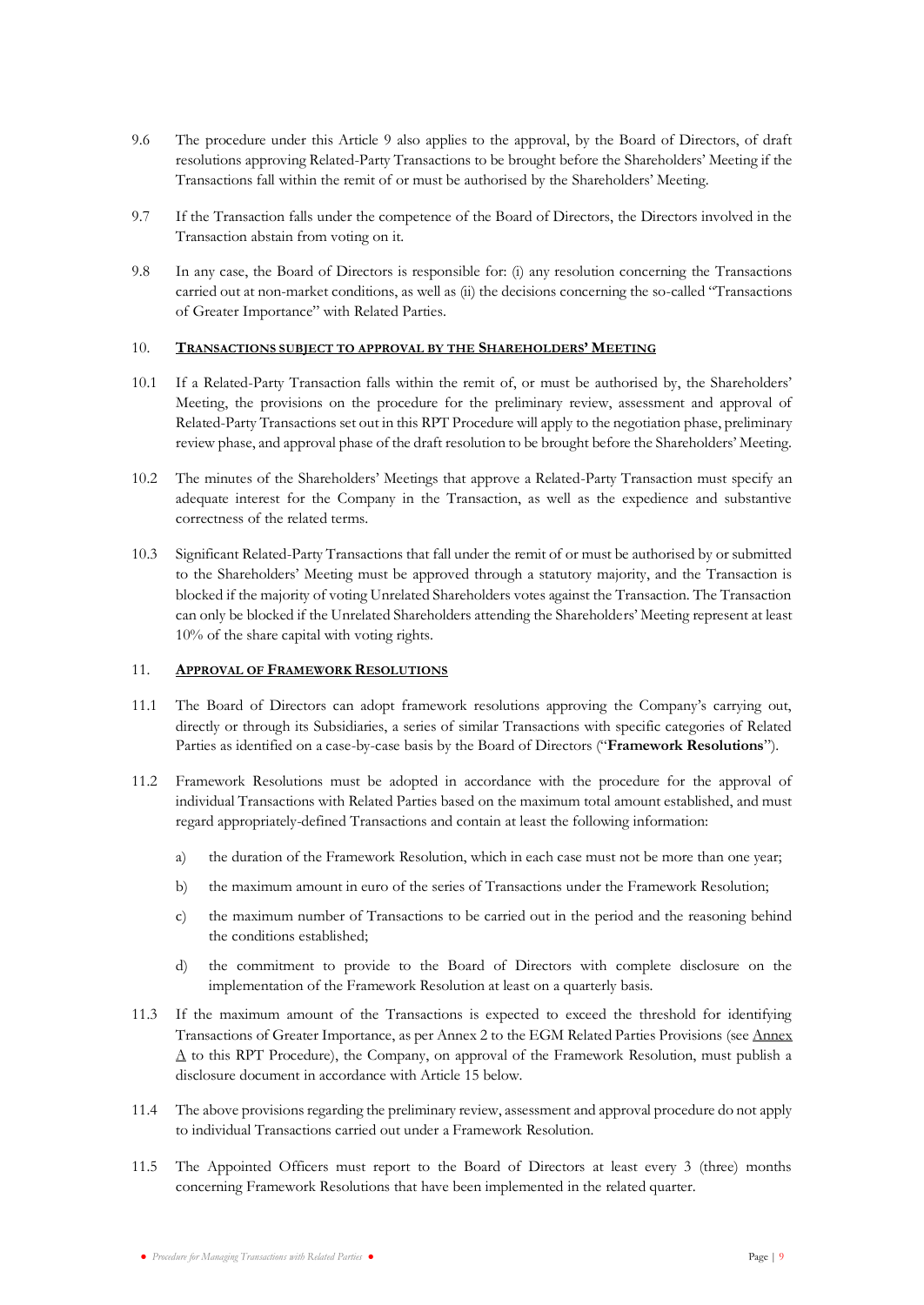- 11.6 The Appointed Officers must inform the Board of Directors of Transactions carried out in implementation of Framework Resolutions and indicate the following for each Transaction:
	- a) the counterparty with which the Transaction was carried out;
	- b) the key features, terms and conditions of the Transaction;
	- c) the rationale for and interest in the Transaction and its effects from a financial position, operating results, and financial performance perspective;
	- d) the methods used to determine the economic terms applied and (where relevant) the Transaction's being in line with market standards.

### <span id="page-11-0"></span>12. **SUBSIDIARIES AND ASSOCIATED COMPANIES, MANAGEMENT AND COORDINATION**

- 12.1 The above provisions regarding the preliminary review, assessment and approval procedure do not apply to Transactions with or between Subsidiaries or associated companies, provided that other Related Parties to the Company do not have Significant Interests in the Subsidiaries or associated companies that are the counterparties to the Transaction.
- 12.2 If the Company is subject to management and coordination, in Transactions with Related Parties influence by such management and coordination, the opinion under Article [7](#page-8-0) must indicate the reasons for and the expediency of the Transaction, also in light of the overall effect of the management and coordination and of Transactions designed to eliminate damage arising from an individual Related-Party Transaction.

#### <span id="page-11-1"></span>13. **RELATED-PARTY TRANSACTIONS THROUGH SUBSIDIARIES**

- 13.1 This RPT Procedure also applies, *mutatis mutandis*, to Transactions carried out through subsidiaries, trustees and nominees.
- 13.2 Before carrying out a Transaction, the Subsidiary must internally verify whether the counterparty is to be considered a Related Party.
- 13.3 Where no cases of exclusion apply, the subsidiary must promptly inform the Appointed Officers and send them the information and documentation required to ensure the implementation of this RPT Procedure. Based on the information received, the Appointed Officers must assess whether to initiate the procedure under Articles [7,](#page-8-0) [8,](#page-9-0) [9](#page-9-1) [e 10](#page-10-0) above.
- 13.4 Once the Transaction has been approved or carried out, the Subsidiary must promptly provide the Appointed Officers with the information required for the Company to fulfil its disclosure obligations as per this RPT Procedure, and draw up a report to be submitted at the following Board of Directors' meeting.

### <span id="page-11-2"></span>14. **PERIODIC REPORTING**

- 14.1 The Appointed Officers must submit a full report concerning Related-Party Transactions to the Board of Directors and to the Board of Statutory Auditors at least on a quarterly basis.
- 14.2 The details regarding each Related-Party Transactions must include at least the following information:
	- a) the counterparty with which the Transaction was carried out;
	- b) the key features, terms and conditions of each Transaction;
	- c) the rationale behind each Transaction and the related interests, in addition to the equity, earnings and financial effects.
- 14.3 The Company's Board of Directors must provide the following information in their interim directors' report and their annual directors' report: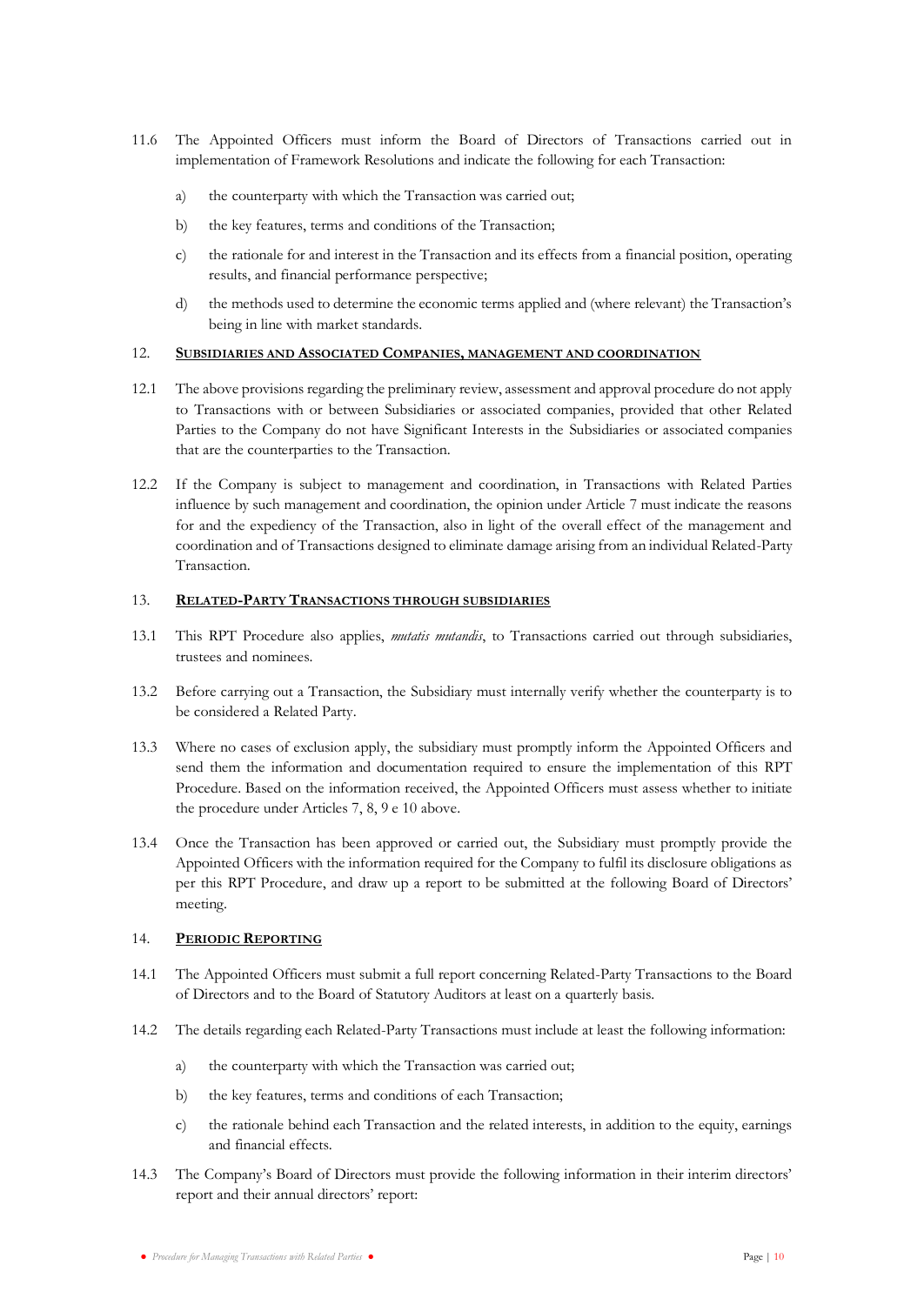- a) Transactions of Greater Importance carried out in the related reporting period;
- b) information concerning other Related-Party Transactions, as defined in the second paragraph of Article 2427 of the Italian Civil Code, that were carried out in the related reporting period and that had a significant impact on the Company's financial position or overall performance;
- c) information concerning any changes or developments in the Related-Party Transactions discussed in the previous annual report and that had a significant impact on the Company's financial position or overall performance in the reporting period.
- 14.4 This information can also be included in the periodic financial documentation by referencing any Disclosure Documents (as defined below) published upon the approval of a Significant Transaction, together with any relevant updates.
- 14.5 If for any reason a press release to the market is not issued concerning Related-Party Transactions carried out and/or approved despite an adverse opinion by the Committee, within 15 days from the closing of each quarter of the financial year, a document indicating the counterparty, the scope, and the consideration involved in the Related-Party Transactions approved in the quarter despite the adverse opinion of the Committee, as well as the reasons why the opinion was not agreed with, must be made available to the public at the Company's registered office. The Committee's opinion must also be made available to the public within the above deadline as an annex to the Disclosure Document or on the Company's website.

# <span id="page-12-0"></span>15. **INFORMING THE PUBLIC OF RELATED-PARTY TRANSACTIONS**

- 15.1 In the event of Transactions of Greater Importance, including if they are to be carried out by subsidiary companies, the Company's Board of Directors must draw up a disclosure document, in accordance with Article 13 of the EGM Issuers' Regulation, drafted as per Article 2 and Annex 3 to the EGM Related Parties Provisions (the contents of which are contained in Annex C to this RPT Procedure) ("**Disclosure Document**").
- 15.2 The Disclosure Document must also be drawn up if, during a financial year, the Company and a Related Party or parties related to the Related Party or to the Company carry out similar Transactions or Transactions that are carried out as part of an overall plan and that, despite not individually qualifying as Transactions of Greater Importance, cumulatively exceed the threshold for identifying Transactions of Greater Importance as per Annex 2 to the EGM Related Parties Provisions and the CONSOB RPT Regulation. Transactions carried out by Italian and foreign subsidiaries fall under the scope of this section, with the exception of any that are excluded as per this RPT Procedure. If the use of the ratios as per the CONSOB RPT Regulation yields a clearly unjustified result in view of the specific circumstances, the chairman of the Board of Directors can request that Borsa Italiana indicate alternative methods to be used to calculate the cumulative value of the Transactions.
- 15.3 The Company must make the Disclosure Document available to the public at the Company's registered office, as per Article 26 of the EGM Issuers' Regulation, within seven (7) days of the approval of the Transaction by the competent body or, if the competent body decides to present a contractual proposal, from the moment in which the agreement, preliminary or otherwise, is drawn up in accordance with applicable law.
- 15.4 Within the above period envisaged for the publication of the Disclosure Document, the Company must publish, as an annex to the Disclosure Document or on its website, any opinions of the RPT Committee and/or any appointed independent experts and opinions issued by experts classified as independent that may have been used by the Board of Directors. With reference to the aforementioned independent expert opinions, the Company shall publish only the elements indicated in Annex 2, justifying such decision.
- 15.5 If the approval of a Transaction of Greater Importance falls within the remit of an ordinary Shareholders' Meeting of the Company, the Disclosure Document must be made available within seven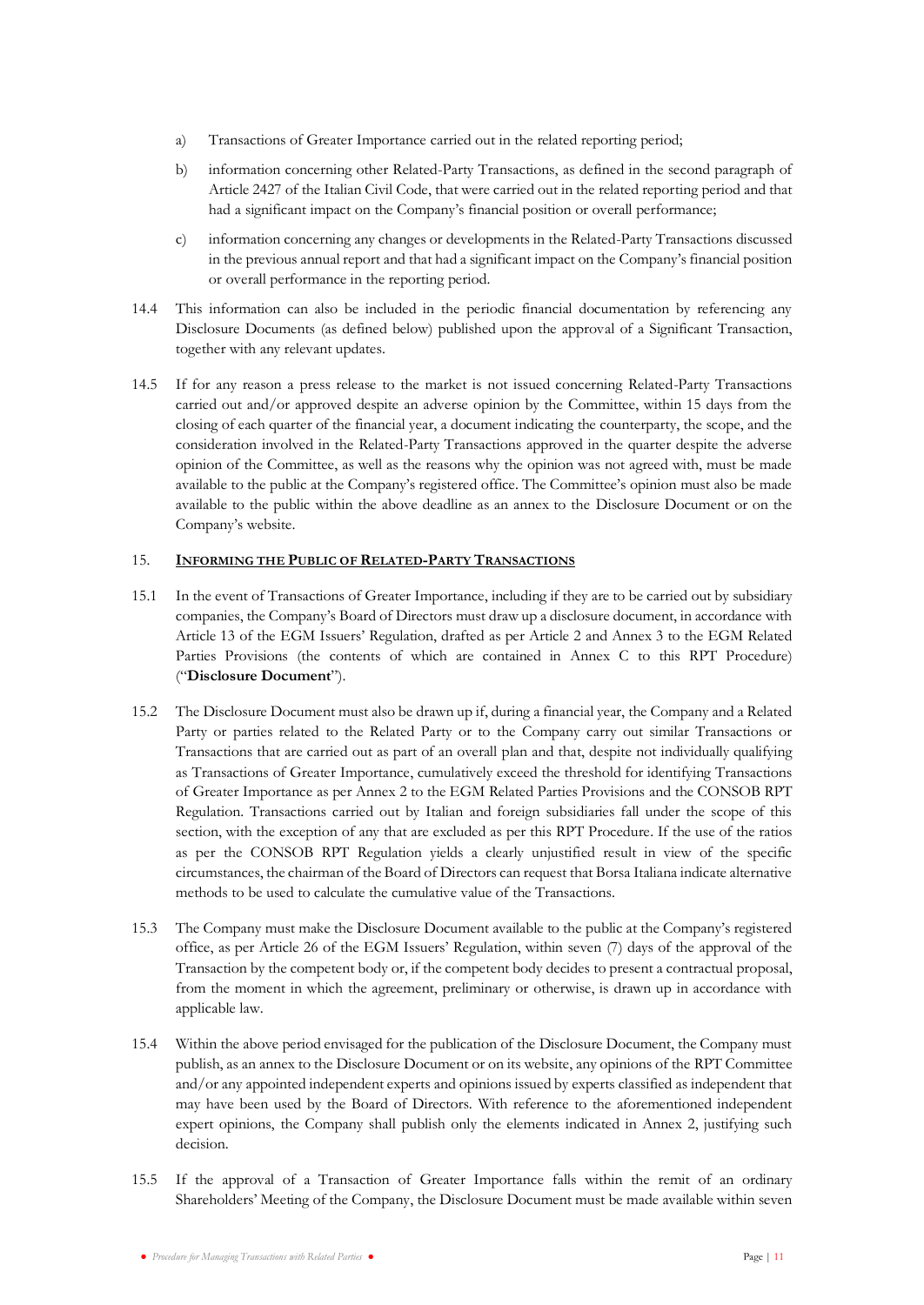(7) days from approval of the proposal to be submitted to the Shareholders' Meeting. If significant updates must be made to the Disclosure Document, the Company must make available a new version of the Disclosure Document to the public at its registered office in advance enough to allow the shareholders to thoroughly assess the Significant Transaction.

15.6 If a combination of Related-Party Transactions exceeds the threshold for identifying Transactions of Greater Importance, the Disclosure Document must be made available to the public within fifteen (15) days of the approval of the Related-Party Transactions or of the conclusion of the agreement that causes the threshold to be exceeded. The Disclosure Document must contain information, including on an aggregate basis for similar Transactions, on all Transactions in the overall plan. If the Transactions exceeding the threshold for identifying Transactions of Greater Importance are carried out by Subsidiaries, the Disclosure Document must be made available to the public no later than fifteen (15) days from when the Company becomes aware of the approval of the Transaction or the conclusion of the agreement leading to the threshold for identifying Transactions of Greater Importance.

#### 16. **PRIVILEGED INFORMATION**

- 16.1 If a Related-Party Transaction, even if concluded by a Subsidiary, is also subject to price-sensitive reporting obligations envisaged under applicable laws and regulations, especially the art. 17 MAR, and therefore must be disclosed to the public in accordance with the Company's "Procedure for the Processing of Privileged Information and Setting up and Keeping of the Insider Register", the document must also indicate:
	- a) The description of the Transaction and whether the counterparty to the Transaction is a Related Party and contain a description of the type of relationship;
	- b) the name of the Related Party;
	- c) whether the threshold for identifying Transactions of Greater Importance was exceeded and the deadline for publishing the Disclosure Document as per Article 14 of this RPT Procedure;
	- d) the procedure that was or will be followed for the approval of the Transaction and, especially, whether the Company availed itself of the exemption as per Article 17 of this RPT Procedure;
	- e) whether the Transaction was approved despite an adverse opinion of the RPT Committee.

### <span id="page-13-0"></span>17. **DISAPPLICATION AND EXEMPTIONS**

- 17.1 In accordance with Article 13 paragraphs 1, 1-bis, 2 and 4 of the CONSOB RPT Regulation<sup>6</sup>, this RPT Procedure does not apply to:
	- a) Shareholders' Meeting resolutions as per the first paragraph of Article 2389 of the Italian Civil Code concerning remuneration paid to the members of the Board of Directors and the Executive Committee (if this latter committee is set up), or resolutions concerning the remuneration of directors with specific duties within the overall amounts established by the Shareholders' Meeting as per the third paragraph of Article 2389 of the Italian Civil Code;

<sup>6</sup> Article 13, paragraph 1, establishes that: "The provisions of this Regulation do not apply to the resolutions passed by the Shareholders' Meeting concerning the remuneration due to the members of the Board of Directors and of the executive committee, nor to the resolutions concerning the remuneration of directors holding special offices falling within the overall amount previously determined by the shareholders' meeting. [...]".

Paragraph 1-bis establishes that: "The provisions of this Regulation shall not apply to the transactions approved by the companies and intended for all the shareholders, all conditions being equal, therein including: a) capital increases on a rights offering, including for servicing convertible debenture loans, and the gratuitous capital increases envisaged by Article 2442, Italian Civil Code; b) demergers in the strictest sense, in whole or in part, with assignment of shares on a proportional basis; c) share capital reductions by means of reimbu rsement to shareholders, as provided for by Article 2445, Italian Civil Code, and purchases of own shares in accordance with Article 132 of the Consolidated Law".

Paragraph 2 establishes that: "The provisions of these regulations do not apply to transactions of small amounts identified by companies pursuant to Article 4, paragraph 1, letter a)".

Paragraph 4 states that: "The provisions of these regulations, without prejudice to the provisions of Article 5, do not apply to transactions to be carried out on the basis of instructions with the purpose of stability given by Supervisory Authorities, or on the basis of instructions issued by the parent company for the execution of instructions given by Supervisory Authorities in the interest of the stabil ity of the group".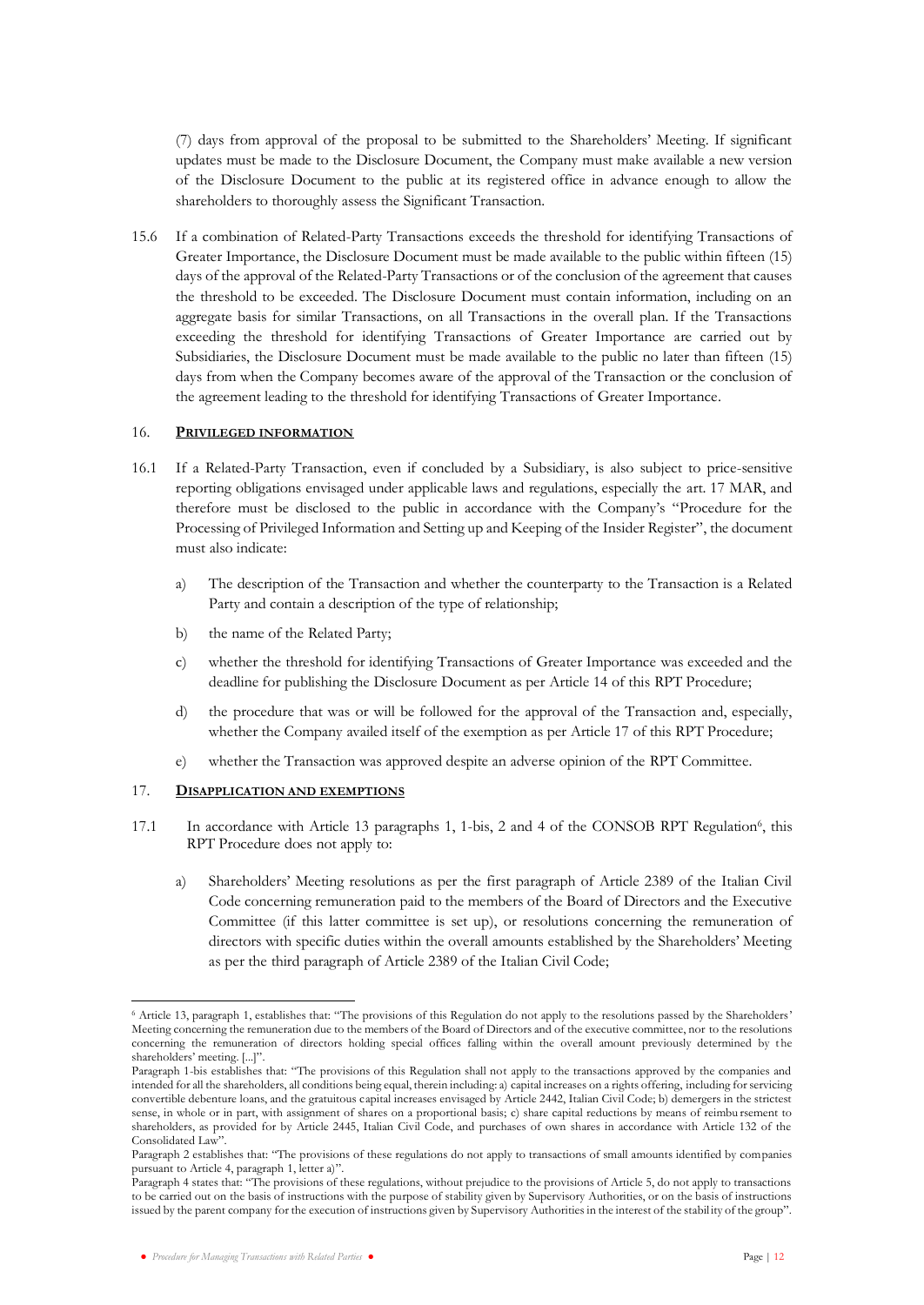- b) Shareholders' Meeting resolutions, as per Article 2402 of the Italian Civil Code, concerning remuneration of the members of the Board of Statutory Auditors or to Shareholders' Meeting resolutions on remuneration for members of the management board if appointed pursuant to Article 2409-terdecies, subsection 1, paragraph a) of the Italian Civil Code;
- c) transactions approved by the companies and intended for all the Shareholders, all conditions being equal, therein including: a) capital increases on a rights offering, including for servicing convertible debenture loans, and the gratuitous capital increases envisaged by Article 2442, Italian Civil Code; b) demergers in the strictest sense, in whole or in part, with assignment of shares on a proportional basis; c) share capital reductions by means of reimbursement to Shareholders, as provided for by Article 2445, Italian Civil Code, and purchases of own shares in accordance with Article 132 CLF;
- d) Transactions for Smaller Amounts, as identified under Article 2.1 of this RPT Procedure.
- 17.2 Without prejudice to Article 16 of this RPT Procedure, where applicable, the following are outside of the scope of this RPT Procedure:
	- a) remuneration plans based on financial instruments approved by the Shareholders' Meeting pursuant to Article 114-bis of the CLF and its enactment regulations**<sup>7</sup>** ;
	- b) resolutions other than those indicated in Article 17.1, letter a) above concerning the remuneration of directors with specific duties, in addition to other key management personnel, on the condition that:
		- i. the Company has adopted a remuneration policy approved by the shareholders' meeting;
		- ii. the remuneration policy was drawn up with the involvement of a committee exclusively composed of non-executive directors, the majority of whom are independent;
		- iii. the remuneration awarded was in line with the policy and quantified on the basis of criteria that do not imply discretionary evaluations;
	- c) Ordinary Transactions at market or standard conditions, as the disclosure obligations that apply to Transactions of Greater Importance under Article 14 of this RPT Procedure do not apply to these Transactions, without prejudice to applicable laws and regulations concerning the circulation of Privileged Information, and in particular the MAR, the Company must:
		- i. notify Consob, and the directors and independent directors giving an opinion on transactions with Related Parties, within the period specified in Article 5, subsection 3 CONSOB RPT Regulation, of the counterparty, the object, the consideration for the transactions that benefited from the exclusion, as well as the of reasons why it is believed that the transaction is an Ordinary one and is concluded at Market or Standard equivalent Terms, providing objective facts. The body responsible for resolving and/or executing the RPT must in any case be provided, at least 3 (three) days before approval of the RPT, with complete and adequate information on the RPT, including documentation containing evidence of market or standard conditions;
		- ii. indicate, in the interim directors' report and the annual directors' report, which of the Transactions subject to disclosure requirements were concluded under the exemptions under this point;
		- iii. disclose, in its directors' report, if the Company qualifies as a widely held company, the counterparty, the scope, and the consideration of the Transactions of Greater Importance carried out in the year under the exemption under this section;

<sup>7</sup> Compensation plans pursuant to art. 114-bis of the TUF and the related executive transactions are subject to the transparency and substantive and procedural fairness requirements provided for by the provisions in force at the time.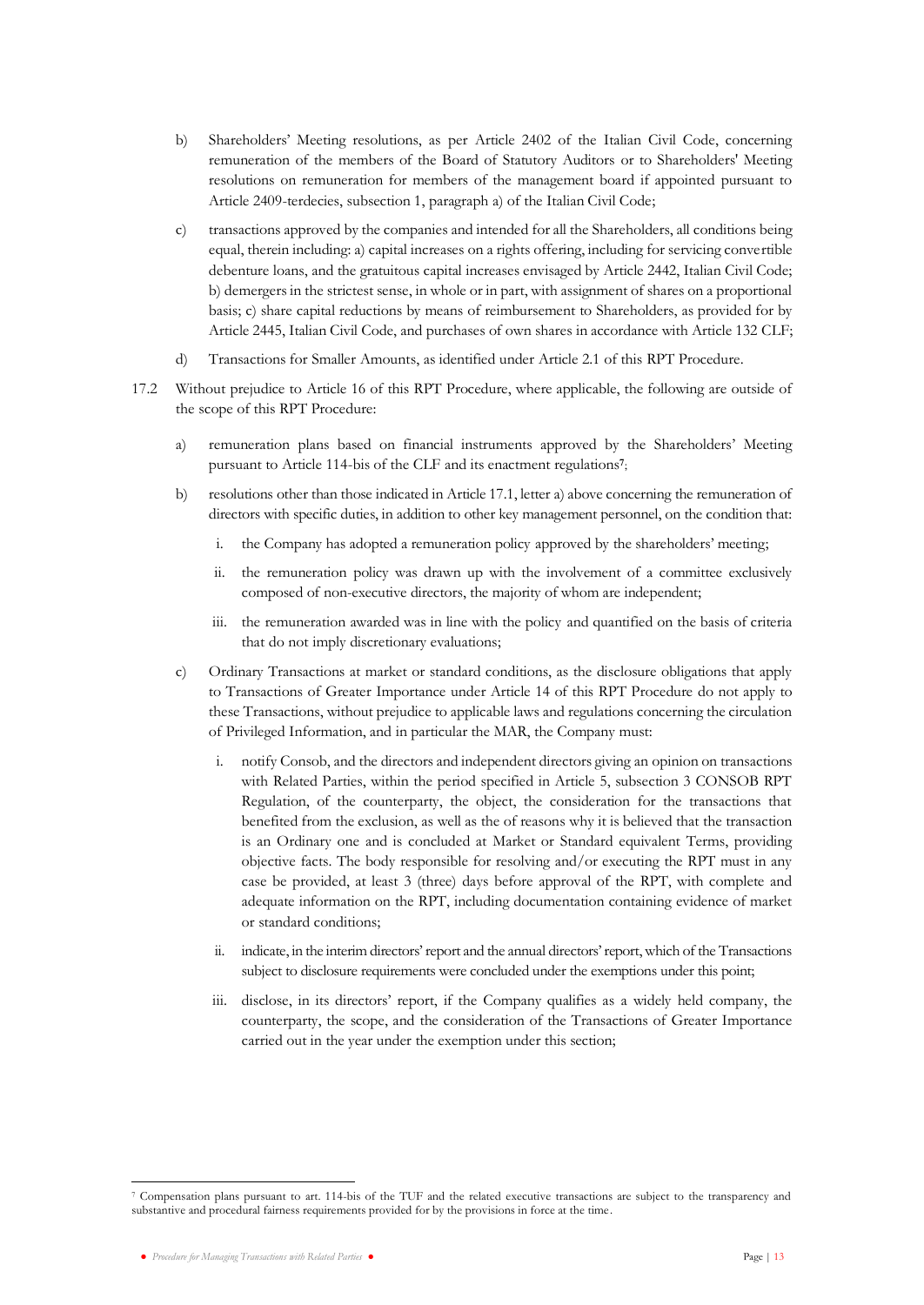- d) Transactions to be carried out in accordance with the instructions issued by the Supervisory Authority or based on provisions issued by the parent company to carry out instructions given by the Supervisory Authority in the interest of the group's stability;
- e) Transactions with or between Subsidiaries, separately or jointly, and Transactions with associated companies, where other Related Parties do not have Significant Interests in the Subsidiaries or associated companies that are the counterparties in the Transaction. Interests are regarded as such by the Appointed Officers – it being understood that interests arising from merely being one or more common directors or other key management personnel at the Company and its Subsidiaries or associated companies are not considered Significant Interests, and it being further understood that, in any event, other Related Parties to the Company are considered as having Significant Interests – (i) where one or more directors or key management of the Company benefit from incentive plans based on financial instruments or on variable remuneration that depends on the results achieved by the subsidiary or associated companies with which the Transaction is carried out; and (ii) where the party that directly or indirectly controls the Company holds an equity interest in the Subsidiaries or associated company with which the Transaction is carried out, the extent of which exceeds the extent of the interest held by that same party in the Company;
- f) other Transactions indicated in Article 7 of the EGM Related Parties Provisions, to the extent that they are compatible with the provisions applicable to the Company (including Transactions carried out based on instructions from the Supervisory Authority).
- 17.3 The above exemptions must be reported to the public in accordance with Article 5 of the CONSOB RPT Regulation, as applicable in accordance with Article 10 of the CONSOB RPT Regulation and Article 13 of the EGM Issuers' Regulation.
- 17.4 The grounds for disapplication under this section also apply to Related-Party Transactions carried out through subsidiary companies as per Article 13 of this RPT Procedure.
- 17.5 In urgent cases, and if the approval of a Transaction does not fall within the remit of, or require approval from, the Shareholders' Meeting, without prejudice to the application of Article 5, where applicable, the Transaction can be approved in derogation from the provisions of this RPT Procedure provided that:
	- a) the Transaction falls within the scope of an Appointed Officer or of the Executive Committee, (if the committee has been set up), and the chairman of the Board of Directors is informed immediately and, in any case prior to closing the Transaction of the reasons for the Transaction's urgency before it is carried out;
	- b) the Transaction is subsequently, without prejudice to its effectiveness, subject to a non-binding resolution of the forthcoming ordinary Shareholders' Meeting;
	- c) the body calling the Shareholders' Meeting draws up a report containing an adequate rationale for the urgency of the Transaction. The control body must then report to the Shareholders' Meeting concerning its assessment of whether or not the urgent situation exists;
	- d) the report and assessments under c) above must be made available to the public on the Company's website at least twenty-one (21) days before the date scheduled for the Shareholders' Meeting at the registered office and according to the methods indicated in Part III, Title II, Chapter I of the Issuer Regulation. These documents can be part of the Disclosure Document;
	- e) by the day immediately following the Shareholders' Meeting, the Company must make available to the public, according to the methods indicated in Part III, Title II, Chapter I of the Issuer Regulation, details concerning the voting, especially the number of total votes cast by Unrelated Shareholders.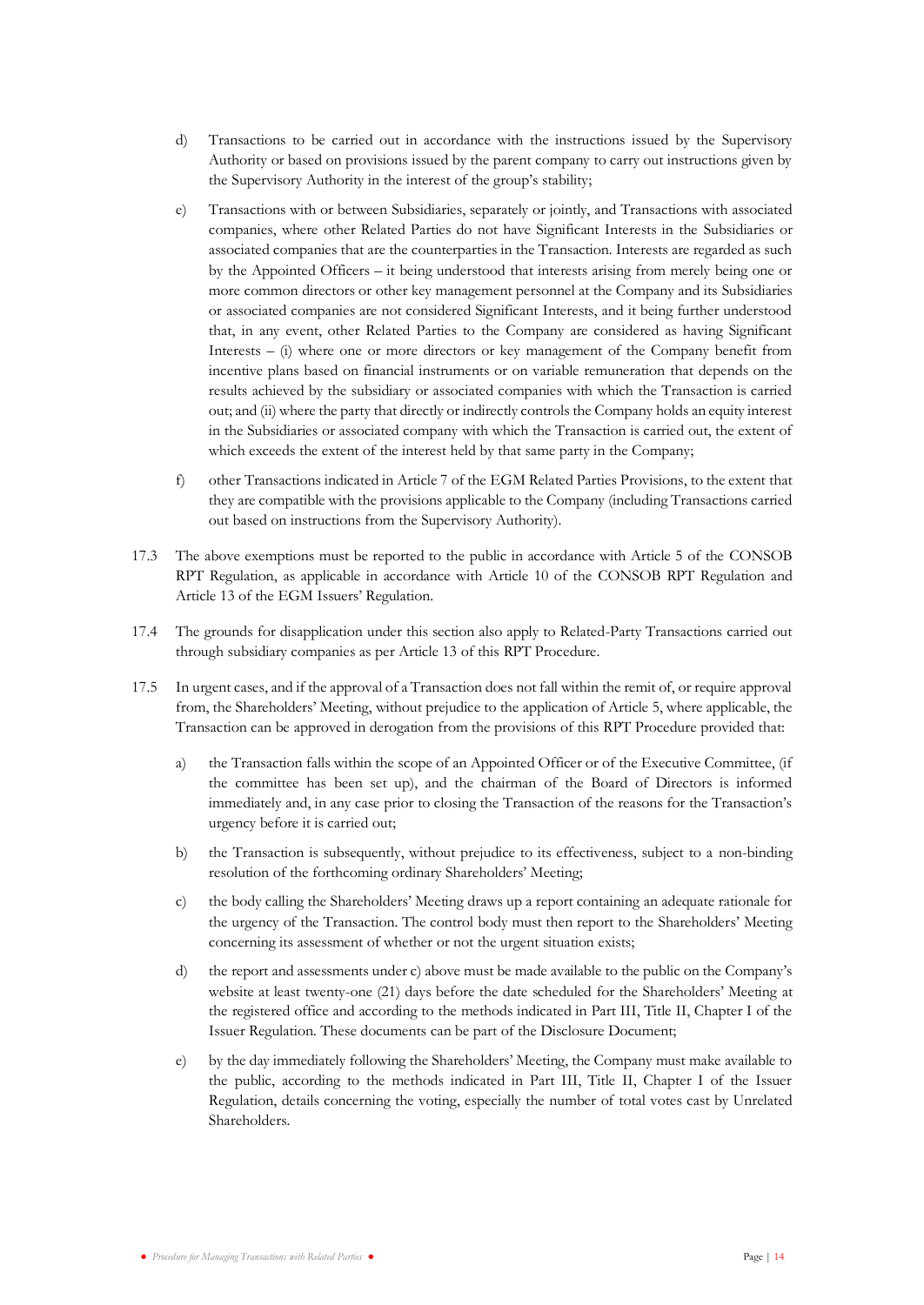### <span id="page-16-0"></span>18. **RPT REGISTER**

18.1 Without prejudice to paragraph 3.1 of this RPT Procedure, the Appointed Officers must set up and update the RPT Register, which can also be in electronic form, in which all Related-Party Transactions are recorded as well as the Related Party, scope, date and value in euro of each Transaction.

### 19. **RESOLUTIONS ON THE RPT PROCEDURE AND AMENDMENTS**

- 19.1 Resolutions on the procedures and any amendments shall be adopted in writing following the favourable opinion of the RPT Committee.
- 19.2 The RPT Committee shall meet in good time in advance of the Board of Directors' meeting called to approve the RPT Procedure or the amendments thereto and shall provide its opinion to the Board of Directors.

# <span id="page-16-1"></span>20. **FINAL PROVISIONS**

20.1 The Board of Directors evaluates periodically (every three years at least) whether to revise the RPT Procedure considering, inter alia, any legislative and regulatory changes and in the event of a significant change in the Company's ownership structure, or when its application or effectiveness is found to be lacking. The Appointed Officers send the RPT Procedure, together with the copy of the RPT Register, to the directors, to the Executives with Strategic Responsibilities, to the main departments of the Company's corporate functions - to ensure coordination with the administrative and accounting procedures provided for by the aforesaid regulation - as well as the departments which must supervise compliance with the RPT Procedure. The Procedure is also transmitted, by the Responsible Function, to the directors and the main corporate functions of the Subsidiaries, so that they may examine it and, insofar as it is within their competence or their responsibility, comply with it.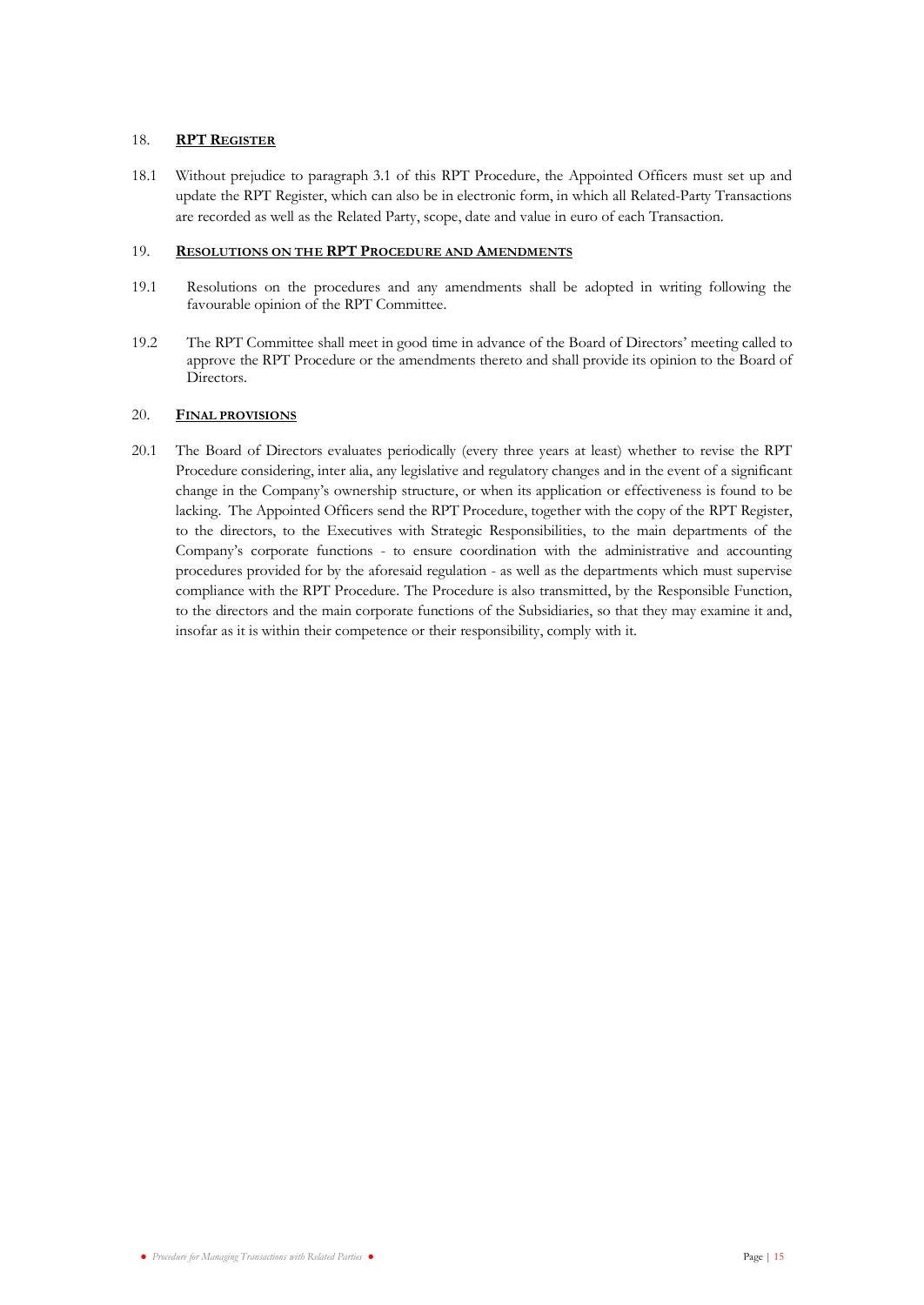# **ANNEX A**

# <span id="page-17-0"></span>IDENTIFICATION OF TRANSACTIONS OF GREATER IMPORTANCE WITH RELATED PARTIES

- 1. The internal procedures identify quantitative criteria in order to identify the "Transactions of Greater Importance" so as to include at least the categories of transactions listed below.
- 1.1 Transactions whereby at least one of the following relevance indexes, applicable based on the specific transaction, is greater than the 5% (five per cent) threshold:
- **a. Equivalent-value relevance ratio**: the ratio between the equivalent transaction value and the net equity drawn from, as reported in the latest published statement of assets and liabilities (consolidated, if drawn up), or for listed companies, if greater, the capitalisation of the company at the end of the last trading day included in the of the most recently-published accounting document (annual financial statements, half-yearly financial statements, or interim directors' report). For banks, this is the ratio between the value of the transaction and the regulatory capital as per the most recently-published statement of assets and liabilities (consolidated, if drawn up).

If the economic conditions of the transaction are established, the equivalent operation is:

- i. regarding the cash component, the amount paid to/by the counterparty;
- ii. regarding components comprised of financial instruments, the fair value at the date of the transaction in accordance with international accounting standards adopted under Regulation (EC) No 1606/2002;
- iii. regarding funding transactions or guarantees granted, the maximum amount disbursable.

If the financial terms of the transaction depend in whole or in part on still-unknown amounts, the equivalent operation is the maximum amount receivable or payable under the agreement.

**b. Asset relevance ratio**: the ratio between the total assets of the counterparty and the total assets of the company. The company's most recently-published statement of assets and liabilities (consolidated, if drawn up) must be used; if possible, similar data must be used to establish the total assets of the counterparty to the transaction.

For transactions involving the acquisition or dismission of investments in entities impacting the area of consolidation, the value of the numerator is the investee's total assets, regardless of the percentage of corporate capital available.

For transactions involving the acquisition or dismission of investments in entities not impacting the area of consolidation, the value of the numerator is:

- i. in the event of acquisitions, the corresponding value of the transaction plus liabilities of the purchased entity that could be assumed by the purchaser;
- ii. in the event of dismission, the consideration paid for the dismission.

For transactions involving the purchase or dismission of other assets (other than equity interests), the value of the numerator is:

i. in the event of acquisitions, the higher between the purchase price and the book value attributable to the asset;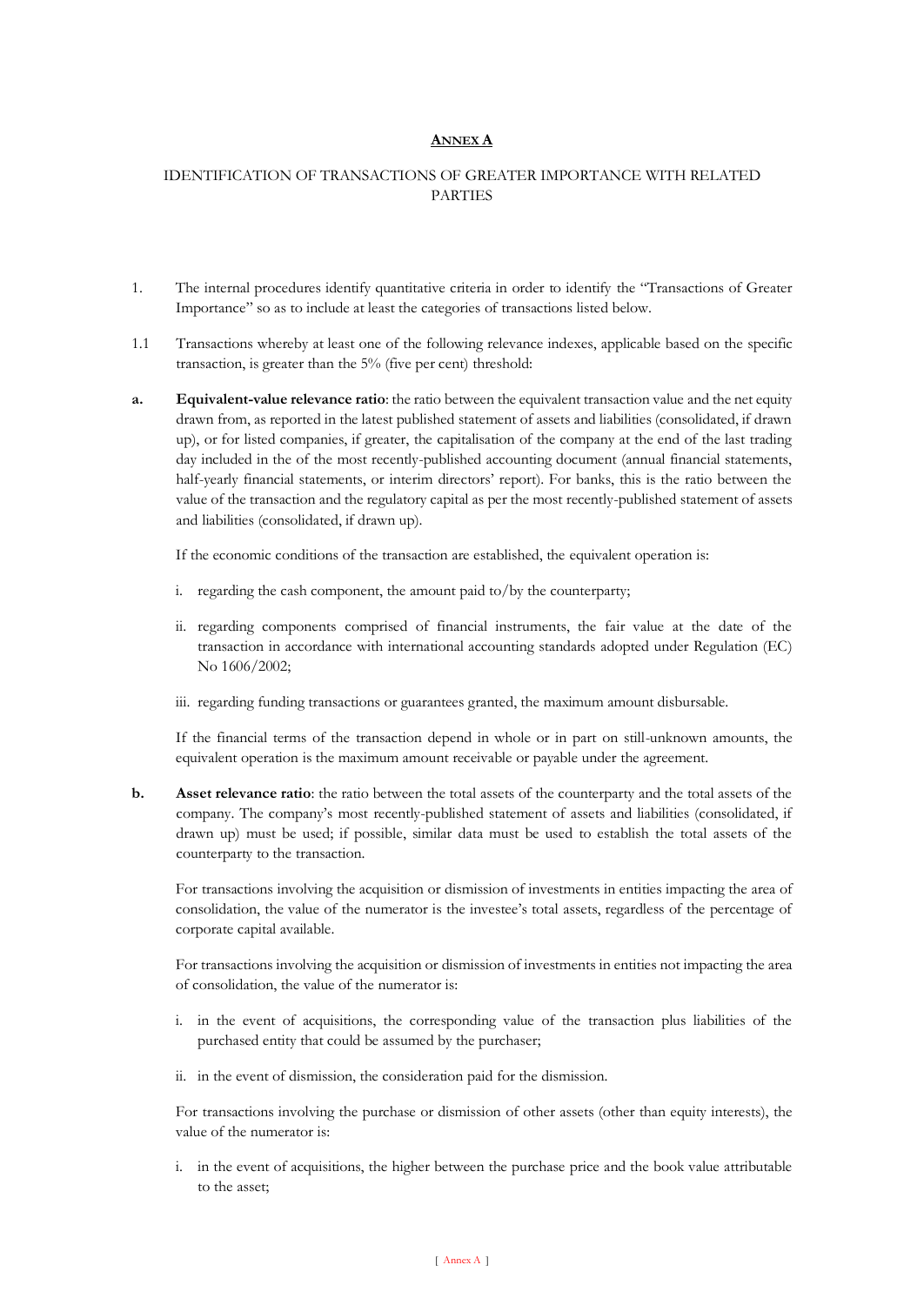- ii. in the event of dismissions, the book value of the asset.
- **c. Liabilities relevance ratio**: the ratio between the total liabilities of the entity purchased and the total assets of the company. The company's most recently-published balance sheet (consolidated, if drawn up) must be used; if possible, similar data must be used to determine the total liabilities of the company or the business unit purchased.
- 1.2 Transactions with the listed parent company or with parties related to the listed parent company that are in turn related to the company, where at least one indicator of significance as per paragraph 1.1. above is higher than the threshold of 2.5%.
- 1.3 Companies must evaluate whether to identify thresholds of significance lower than that as per paragraphs 1.1 and 1.2 above for transactions that could affect the management independence of the issuer (*e.g.* disposal of intangible assets such as trademarks or patents).
- 1.4 In the event of multiple overlapping transactions as per Article 2, subsection 2, companies must first establish the relevance of each individual transaction based on the ratio or ratios, as per 1.1 above. To verify whether the thresholds as per paragraphs 1.1, 1.2 and 1.3 are exceeded, the results for each indicator must be added together.
- 2. If a transaction or multiple cumulative transactions as per Article 2, subsection 2, are identified as "Transaction of Greater Importance as per the ratios established under subsection 1 and this result is manifestly unreasonable in view of special circumstances, Borsa Italiana can indicate, at the request of the company, alternative calculation methods. For this purpose, the company must provide Borsa Italiana with the key features of the transaction and the special circumstances underlying the request prior to the conclusion of the negotiations.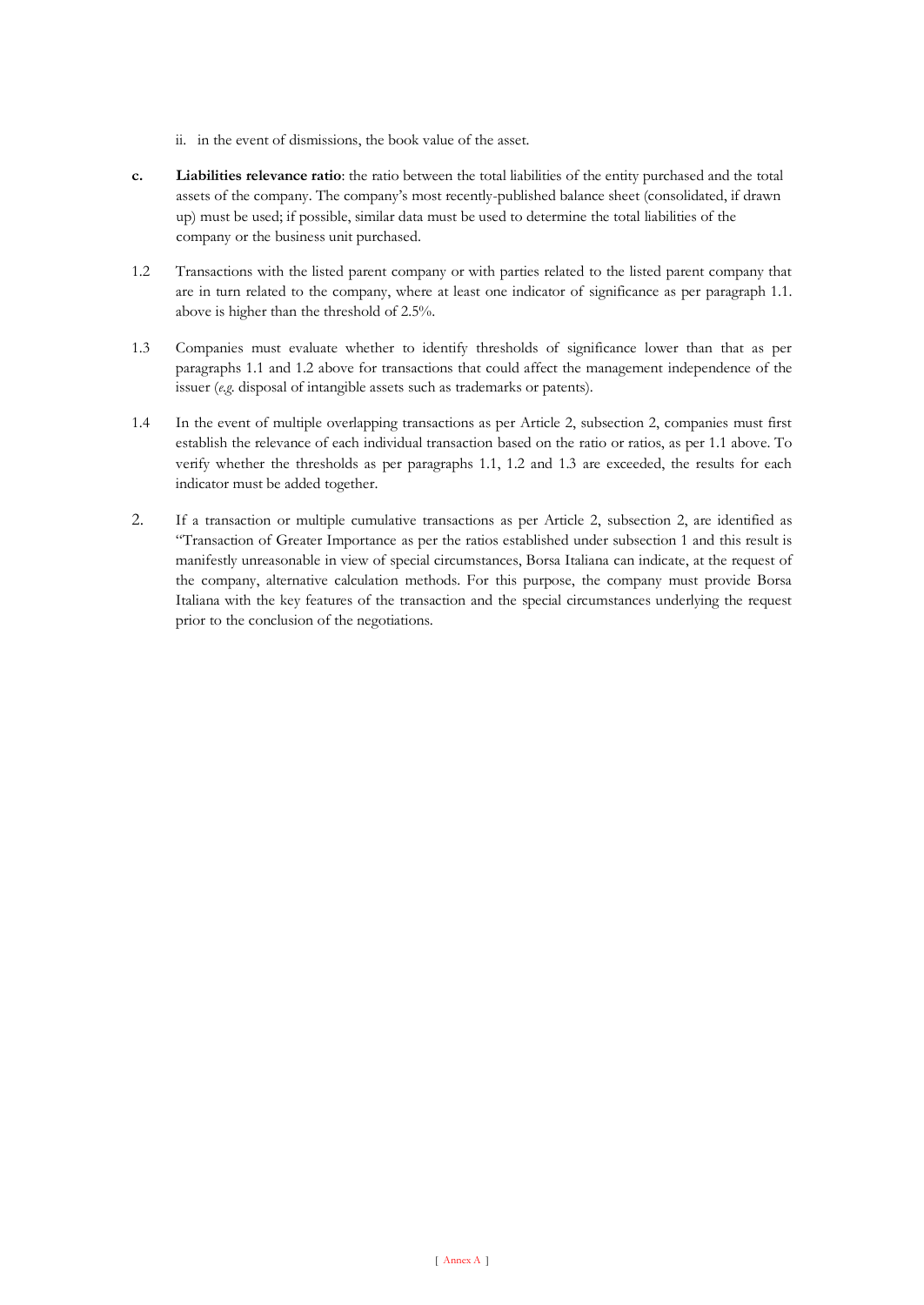#### **ANNEX B**

### RELATED PARTY REGISTRATION REPORTING FORM

*[this form must be filled out based on applicable rules; additional forms and statements could be required of related parties]*

To:

Dominion Hosting Holding S.p.A. Milan (MI), Via Caldera 21 Tax code and VAT no. 09150720960 *via email to[: info@dhh.international](mailto:info@dhh.international)*

 $\overline{\phantom{a}}$  , where  $\overline{\phantom{a}}$  , where  $\overline{\phantom{a}}$  , where  $\overline{\phantom{a}}$ 

#### **Related Parties Report**

| I.<br>(surname, name)                             |          | born in     |  |
|---------------------------------------------------|----------|-------------|--|
|                                                   | on       | , a citizen |  |
| of                                                | tax code |             |  |
| resident at (address, postal code, city, country) |          |             |  |

\_\_\_\_\_\_\_\_\_\_\_\_\_\_\_\_\_\_\_\_\_\_\_\_\_\_\_\_\_\_\_\_\_\_\_\_\_\_\_\_\_\_\_\_\_\_\_\_\_\_\_\_\_\_\_\_\_\_\_\_\_\_\_\_\_\_\_\_\_\_\_\_\_\_\_\_\_\_\_\_\_\_\_\_\_

as a:

- A) member of the management body of Dominion Hosting Holding S.p.A.
- B) member of the supervisory body of Dominion Hosting Holding S.p.A.
- C) executive with strategic responsibilities of Dominion Hosting Holding S.p.A.
- D) party exercising control over Dominion Hosting Holding S.p.A.
- E) representative/executive with strategic responsibilities within the following company that exercises control over DHH S.p.A.:

| name:              |                                                   |
|--------------------|---------------------------------------------------|
| VAT no.            | _, registered office (address, postal code, city, |
| province, country) |                                                   |

F) other (please specify type of relationship):

hereby – in accordance with the regulation concerning transactions with related parties, adopted through CONSOB Resolution No. 17221 of 12 March 2010, as amended and supplemented, and being aware of the definition of a "related party" as per the CONSOB RPT Regulation and having read the "Procedure for Managing Transactions with Related Parties" adopted by the Board of Directors of Dominion Hosting Holding S.p.A., acknowledging that I have received and read a copy of the procedure and that I understand the definitions and provisions therein –

#### **declare**

**[\_] that I do not exercise** control or joint control over, have a significant influence on or hold a significant share in – and in any case less than  $20%$  – the voting rights of any company or entity

or

**[\_] that I exercise** control or joint control over, have a significant influence on or hold a significant share in – and in any case less than 20% – the voting rights of the following company/ies or entity/ies: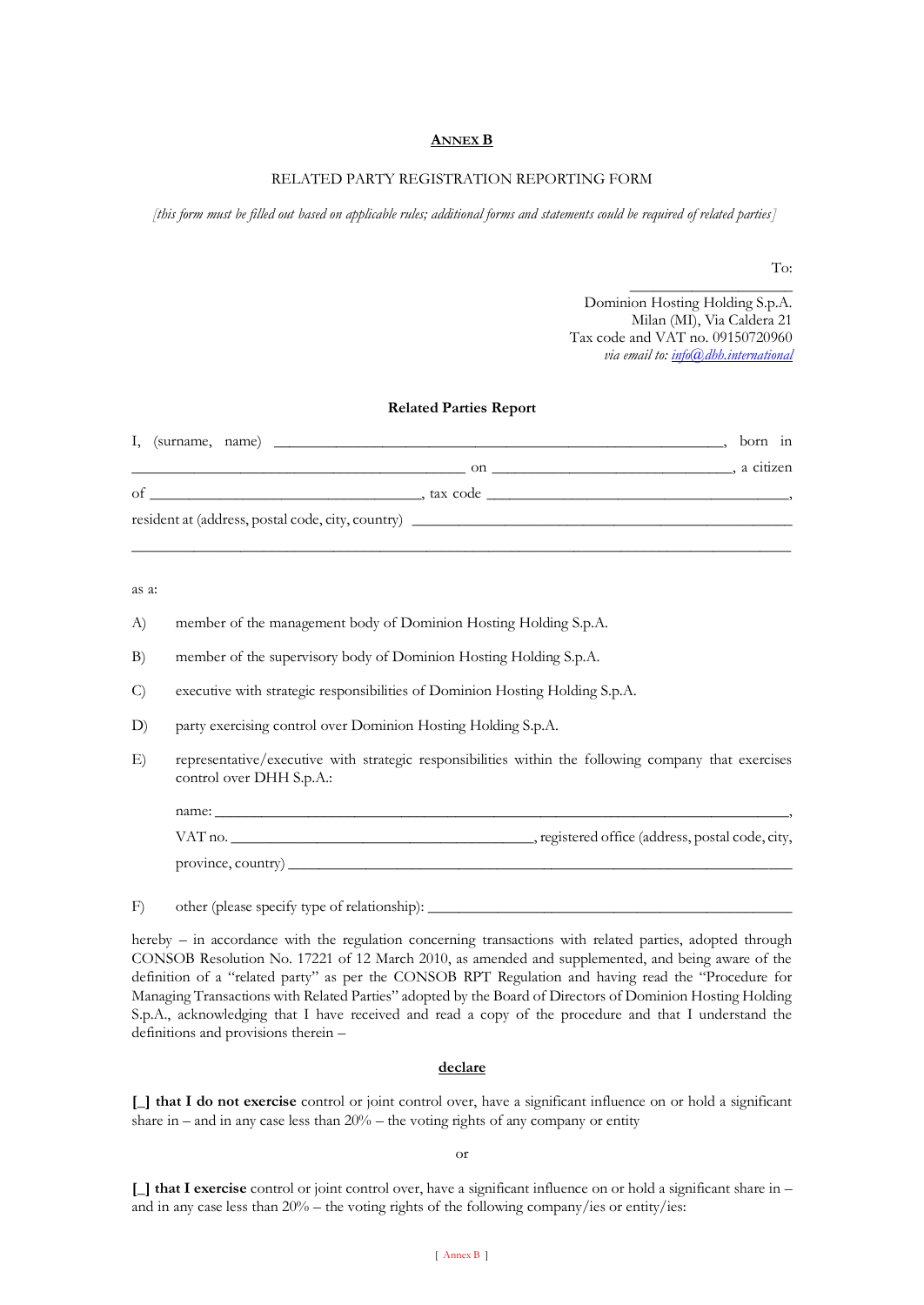| Company/Entity | Registered office | VAT no. | Type of relationship |
|----------------|-------------------|---------|----------------------|
|                |                   |         |                      |
|                |                   |         |                      |

*[only for parties that check letter E above]*

# **[\_] that the parent Company of DHH have no executive** with strategic responsibilities;

or

# **[\_] the following executives have strategic responsibilities** within the parent company of DHH S.p.A.:

| Ref. | Role | Name and surname | Date and place of birth | Tax code |
|------|------|------------------|-------------------------|----------|
| 1.   |      |                  |                         |          |
| 2.   |      |                  |                         |          |
| 3.   |      |                  |                         |          |

*[Or for the parties under letter D and E above]*

**[\_] that** the entity that controls DHH **don't exercise control on** other entities; or

**[\_] that** the entity that controls DHH **exercises controls also on the following entities**:

| Company/Entity                                                                                                                                                                                                      | Registered office | VAT no. | Type of relationship |  |  |  |
|---------------------------------------------------------------------------------------------------------------------------------------------------------------------------------------------------------------------|-------------------|---------|----------------------|--|--|--|
|                                                                                                                                                                                                                     |                   |         |                      |  |  |  |
|                                                                                                                                                                                                                     |                   |         |                      |  |  |  |
| $\lfloor \cdot \rfloor$ that the entity that controls DHH <b>don't exercise jointly control</b> with other entities;<br>[1] that the entity that controls DHH exercise control jointly with the following entities: |                   |         |                      |  |  |  |
|                                                                                                                                                                                                                     |                   |         |                      |  |  |  |
| Company/Entity                                                                                                                                                                                                      | Registered office | VAT no. | Type of relationship |  |  |  |

**[\_] that** the entity, or any member of a group of which it is a part, **provides key management personnel services** to DHH or to the parent of DHH.

*[for the parties under A, B, C, D and E and for executives with strategic responsibilities of the entity that controls Dominion Hosting Holding S.p.A.]*

### **I also declare**

**[\_]** that I **do not have** close family members as per applicable legislation,

or

**[\_]** that my **close family members** as per applicable legislation are the following: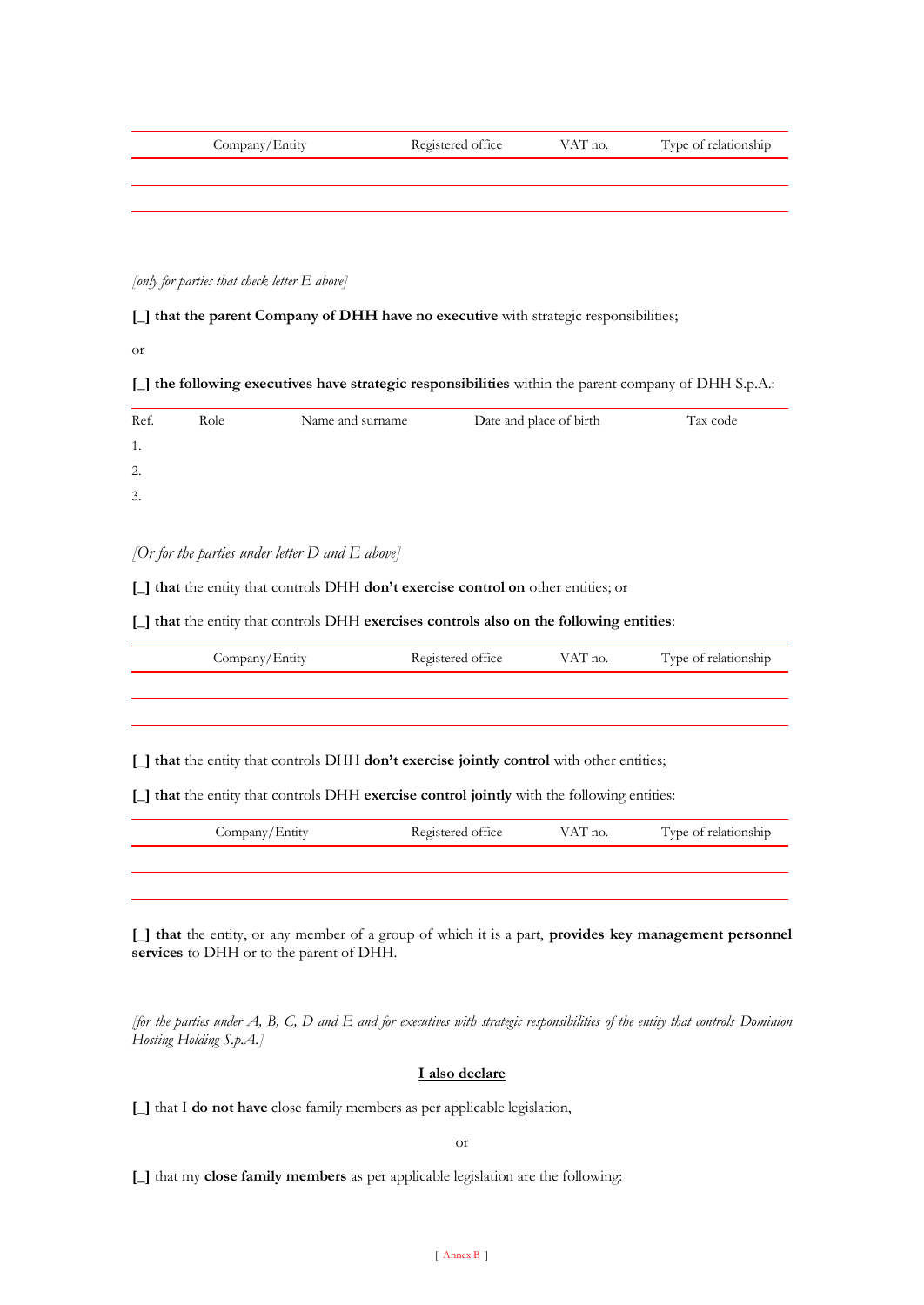| Ref. | Role | Name and surname | Date and place of birth | Tax code |
|------|------|------------------|-------------------------|----------|
| 1.   |      |                  |                         |          |
| 2.   |      |                  |                         |          |
| 3.   |      |                  |                         |          |

and that they:

**[\_] do not exercise** control or joint control over, have a significant influence on or hold a significant share in – and in any case less than 20% – the voting rights of any company or entity,

or

**[\_] exercise** control or joint control over, have a significant influence on or hold a significant share in – and in any case less than 20% – the voting rights of the following company/ies or entity/ies:

| Name of company/entity Registered office VAT no. |  | Type of relationship Close family member |  |
|--------------------------------------------------|--|------------------------------------------|--|
|                                                  |  |                                          |  |
|                                                  |  |                                          |  |

I **(i)** hereby undertake to promptly inform DHH S.p.A of all future changes and additions to the information that I have provided herein; **(ii)** declare that I will strive with the utmost diligence, to the extent that this is within my purview in respect of the position I occupy within the group, to comply with the RPT Procedure; and *(iii)* undertake, where necessary, to ensure that related parties to me and that are relevant as per the RPT Procedure make the appropriate declarations.

I understand that the purpose of this form, which is confidential, is to provide the information necessary for compliance with regulations on related-party transactions. In signing this form, I also confirm that I have read and understood the personal data processing policy (Annex D) and consent to the processing of my personal data as per Regulation (EU) 2016/679 (GDPR) and any other applicable personal data protection legislation.

Place, date

\_\_\_\_\_\_\_\_\_\_\_\_\_\_\_\_\_\_\_\_\_\_\_\_\_\_\_\_\_\_\_\_\_\_

Signature

\_\_\_\_\_\_\_\_\_\_\_\_\_\_\_\_\_\_\_\_\_\_\_\_\_\_\_\_\_\_\_\_\_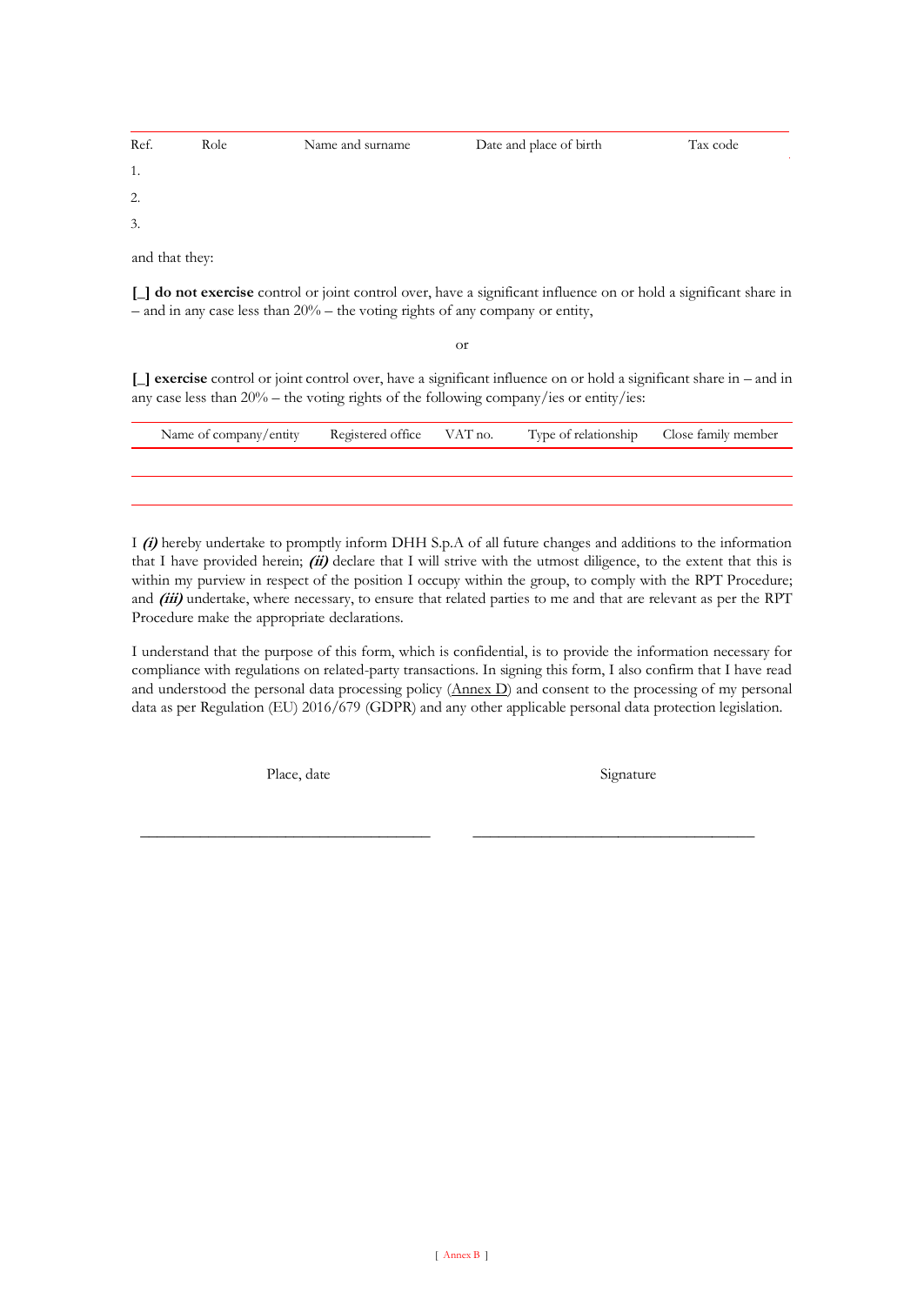# **ANNEX C**

# <span id="page-22-0"></span>DISCLOSURE DOCUMENT FOR TRANSACTIONS OF GREATER IMPORTANCE WITH RELATED PARTIES

### 1. **NOTICES**

Highlight, on a summary basis, the risks related to potential conflicts of interest arising from the transaction with related parties described in the disclosure document.

### 2. **INFORMATION CONCERNING THE TRANSACTION**

- 2.1 Key features, description, terms and conditions of the transaction.
- 2.2 Legal or commercial name of the Related parties with whom the transaction is carried out, the type of the relationship and, where disclosed to the board of directors, the type and extent of the interests of such parties in the transaction.
- 2.3 Economic basis and the benefit for the company in the transaction. If the transaction is approved despite the adverse opinion of the independent directors, a detailed and adequate justification as to why this opinion was disregarded.
- 2.4 Method for determining the consideration for the transaction and comparisons with market values for similar transactions. If the financial terms and conditions of the transaction are defined as marketequivalent or standard, provide adequate justification and elements for comparison. State whether there are independent expert opinions in support of the adequacy of the consideration and their conclusions, specifying:
	- the bodies or individuals who commissioned the opinions and chose the experts;
	- the assessments conducted to select the independent experts and verification about their independency. Include any financial, equity and financial relationships between the independent experts, and:  $(i)$  the related party, the companies controlled by it, the persons that control it, the companies under the same control and the directors of such companies, **(ii)** the company, the companies controlled by it, the persons that control it, the companies under common control and the directors of the aforementioned companies taken into account for purposes of classifying the expert as independent, and the reasons why these relationships were disregarded in evaluating the independence of the experts. Information concerning any relationships can be provided by attaching a statement by the independent experts;
		- the terms and scope of the experts' engagement;
		- the names of experts appointed to assess the adequacy of the consideration.

Indicate that the opinions of independent experts or the essential elements of the opinions, as per Article 2 of this document, are attached to the information document or published on the company website. The key aspects of the opinion must be provided:

- the specific limits encountered in performing the engagement (e.g. with regard to accessing relevant information), the assumptions used, and the conditions to which the opinion is subject;
- any issues reported by the experts concerning the specific transaction;
- the valuation methods adopted by the experts to comment on the adequacy of the consideration;
- the related importance attributed to each of the valuation methods adopted for the above purposes;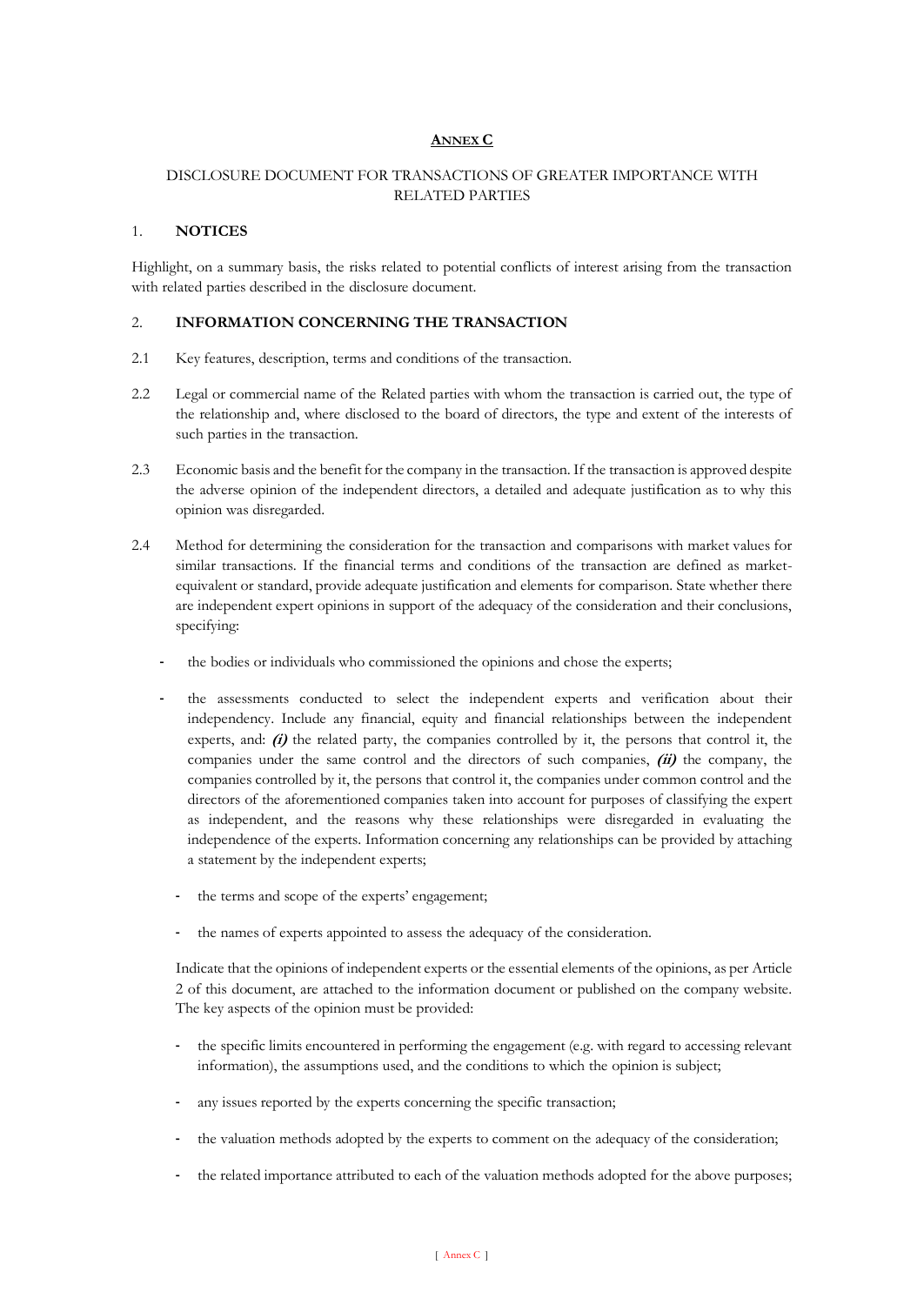- the values resulting from each valuation method adopted;
- if the valuation methods used provided a range of values, the criteria whereby the final consideration was decided;
- sources used to compile the relevant data being processed;
- key parameters (or variables) taken as a reference for the application of each method.

Concerning the elements of the publicly-available expert opinion, confirm that this information was used in keeping with the content of opinions to which it refers, and that, as known to the issuer, there are no omissions that would make the information inaccurate or misleading.

- 2.5 Economic, equity and financial effects of the transaction, with at least the applicable significance ratios.
- 2.6 If the remuneration of the members of the board of the company and/or any subsidiaries is bound to change as a result of the transaction, provide details of the variations. Otherwise, indicate if no changes are foreseen.
- 2.7 In the event of transactions where the related parties involved are the members of the administrative and control bodies, top executives and directors of the issuer, provide information concerning the securities of the issuer that are held by the above parties and to their interests in extraordinary transactions as per paragraphs 12.2 and 15.2 Annex I Regulation (EC) 2019/980 dated March 14 2019.
- 2.8 Indication of the bodies or directors conducting or participating in negotiations and/or preparing and/or approving the transaction, specifying the respective roles, with particular regard to the independent directors, where present. Concerning resolutions approving the transaction, specify the names of those who voted for or against the transaction or abstained, giving the detailed information about the reasons for any dissent or abstentions. Indicate whether any opinions of independent directors are attached to the information document or published on the company's website.
- 2.9 If the significance of the transaction arises from the cumulation as per Article 2, subsection  $2 of$ several transactions carried out during the year with the same related party, or parties related to both the related party and the company, the information specified above must be provided with reference to all the transactions.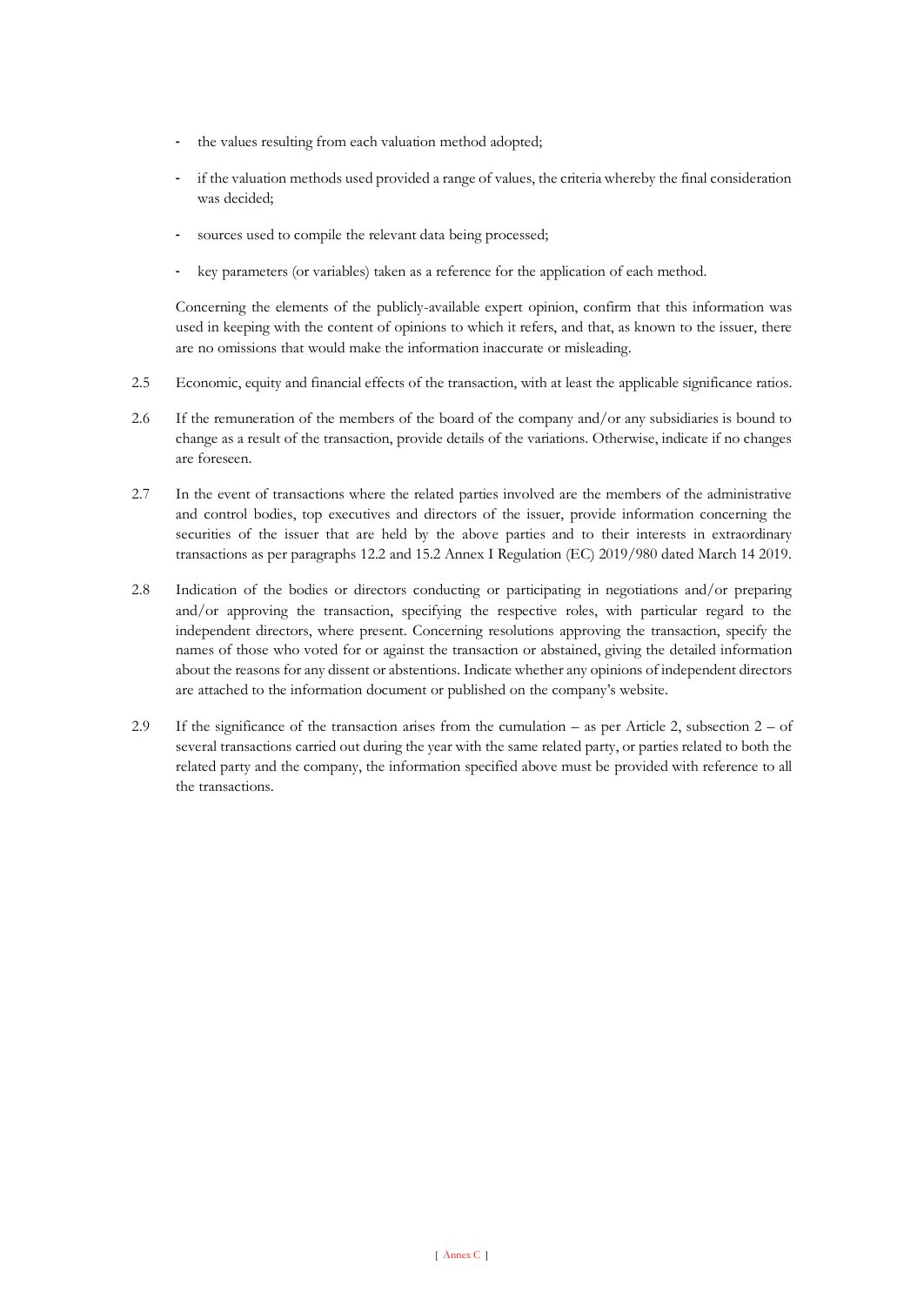# **Annex D**

### **Personal data processing policy**

The purpose of this policy is to describe the processing of your personal data that is provided in connection with and for the purposes of the RPT Procedure of Dominion Hosting Holding S.p.A. (respectively, "RPT **Procedure**" and "**DHH**"), of which this policy is an integral part.

The data controller is DHH, with registered office at Via Caldera 21, Milan (MI).

### **Nature of the personal data processed**

The personal data processed by DHH is the data that you provide, as a Related Party, in filling out Annex B to the RPT Procedure.

### **Purposes, methods and duration of processing**

Your personal data will be processed solely for the purposes of the RPT Procedure. DHH guarantees the confidentiality of the data, ensuring that it will adopt the necessary protection and security measures to prevent the risk of accidental or unlawful destruction, loss, modification or disclosure or of unauthorised access to and/or use of the data. DHH also guarantees that it will comply with the principles of lawfulness, fairness, transparency, restriction, minimisation, updating, correction and integrity envisaged under applicable legislation.

The personal data will be retained only for the time necessary for the purposes for which it was collected.

### **Provision of data and legal basis of processing**

Your data must be provided in order to fulfil the legal obligations associated with the RPT Procedure, as specified therein.

#### **Disclosure to third parties and transfer abroad**

Your personal data will be disclosed to the third parties indicated in the RPT Procedure solely for the purposes stated therein. Specifically, your data could be disclosed to DHH's EGM Advisor, Borsa Italiana S.p.A., and to the competent market supervisory authorities.

Additionally, as some of the personal data provided must be released to the public under Italian and European laws and regulations, DHH will release the data to the public in accordance with the related laws and regulations.

Your personal data will not be transferred abroad.

#### **Rights of data subjects**

As the data subject, you can exercise the following rights concerning the personal data your provide: the right to access to the data and information regarding the data; the right to request that the data be corrected/rectified if it is incomplete or inaccurate; the right to withdraw your consent (where possible); the right to portability of the data in a structured format (where possible); the right to have the data erased (where possible); and the right to lodge a complaint with the supervisory authority.

#### **Refusal to provide data**

Refusal to provide the personal data requested will make it impossible to implement the RPT Procedure, with all related consequences under applicable laws, including penalties.